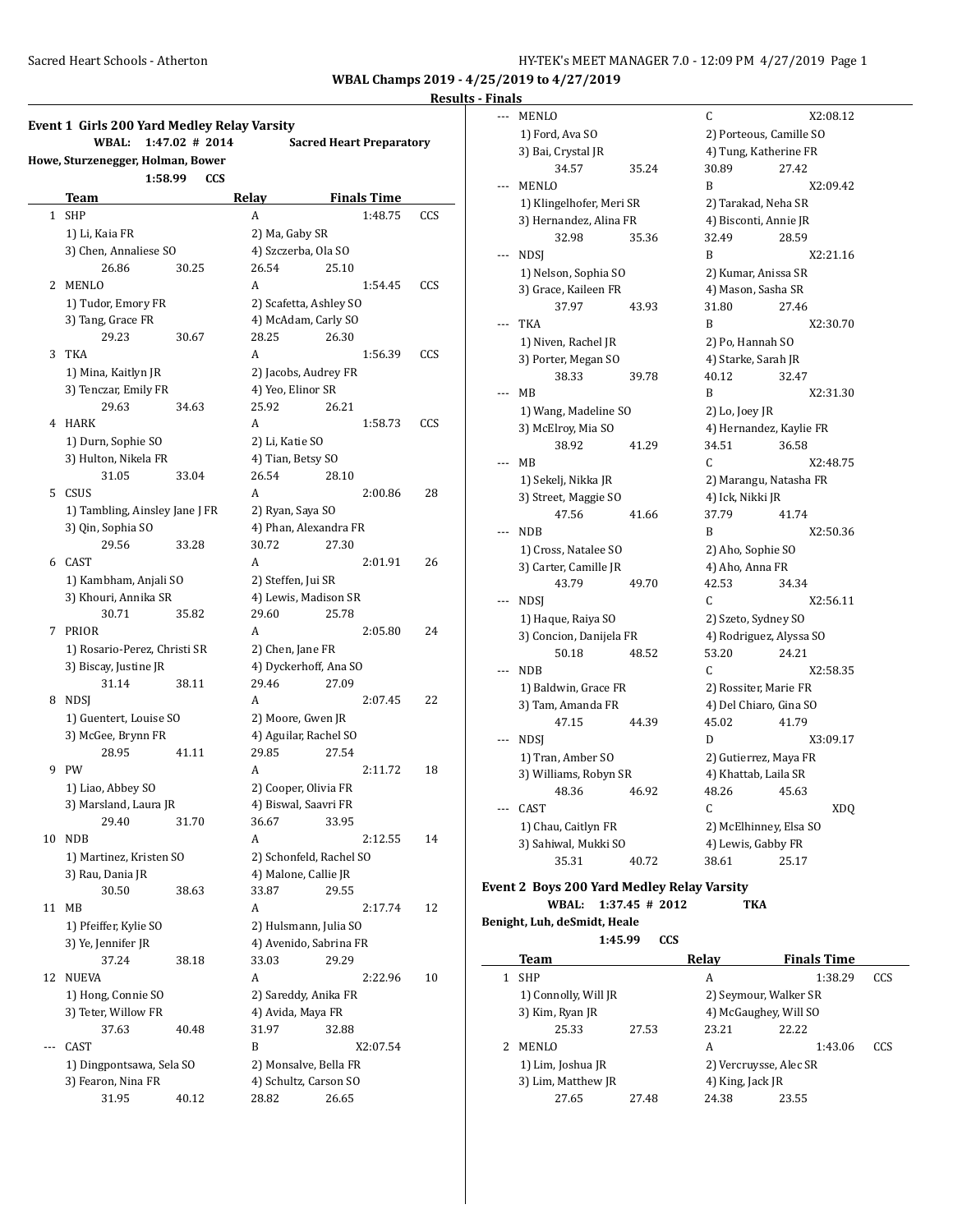$\overline{a}$ 

**WBAL Champs 2019 - 4/25/2019 to 4/27/2019**

#### **Results - Finals**

**A - Final**

**B** 

|   | (Event 2 Boys 200 Yard Medley Relay Varsity) |       |                          |                           |    |  |  |  |
|---|----------------------------------------------|-------|--------------------------|---------------------------|----|--|--|--|
|   | Team                                         |       | Relay                    | <b>Finals Time</b>        |    |  |  |  |
| 3 | CSUS                                         |       | A                        | 1:48.67                   | 32 |  |  |  |
|   | 1) Lacerte, Alec SO                          |       | 2) Liu, Derik FR         |                           |    |  |  |  |
|   | 3) Kohn, Kenneth SO                          |       | 4) Chen, Justin JR       |                           |    |  |  |  |
|   | 27.37                                        | 31.35 | 24.64                    | 25.31                     |    |  |  |  |
| 4 | <b>HARK</b>                                  |       | A                        | 1:49.84                   | 30 |  |  |  |
|   | 1) Yu, Alexander SR                          |       |                          | 2) Chang, Andrew SO       |    |  |  |  |
|   | 3) Joshi, Arnav JR                           |       | 4) Lu, Andrew SO         |                           |    |  |  |  |
|   | 28.41                                        | 29.42 | 26.30                    | 25.71                     |    |  |  |  |
| 5 | <b>NUEVA</b>                                 |       | A                        | 1:53.24                   | 28 |  |  |  |
|   | 1) Rinard, Christopher E SR                  |       |                          | 2) Adams, Clay C JR       |    |  |  |  |
|   | 3) Gannon, Ryan JR                           |       | 4) Liu, Afton Z SO       |                           |    |  |  |  |
|   | 25.11                                        | 32.87 | 29.63                    | 25.63                     |    |  |  |  |
| 6 | <b>TKA</b>                                   |       | A                        | 2:06.64                   | 26 |  |  |  |
|   | 1) Ridder, Joshua FR                         |       | 2) Cho, Justin FR        |                           |    |  |  |  |
|   | 3) Dhilpe, Ethan JR                          |       | 4) Irwin, Isaac SO       |                           |    |  |  |  |
|   | 38.01                                        | 33.33 | 29.26                    | 26.04                     |    |  |  |  |
|   | <b>MENLO</b>                                 |       | B                        | X2:04.99                  |    |  |  |  |
|   | 1) Bowers, Dylan SO                          |       | 2) Kalaw, Adrian SR      |                           |    |  |  |  |
|   | 3) Ponterio, Chris JR                        |       | 4) Hernandez, Nic SR     |                           |    |  |  |  |
|   | 33.61                                        | 34.85 | 29.75                    | 26.78                     |    |  |  |  |
|   | CSUS                                         |       | B                        | X2:07.85                  |    |  |  |  |
|   | 1) Shen, Darren FR                           |       | 2) Patel, Shilvaan JR    |                           |    |  |  |  |
|   | 3) Li, Thomas JR                             |       |                          | 4) Morser-deBrier, Max FR |    |  |  |  |
|   | 32.35                                        | 34.61 | 37.01                    | 23.88                     |    |  |  |  |
|   | PRIOR                                        |       | A                        | DO.                       |    |  |  |  |
|   | 1) Hughes, Mark JR                           |       | 2) Schoenthaler, Brad JR |                           |    |  |  |  |
|   | 3) Cassel, Daniel SR                         |       |                          | 4) Huchard, Suuley JR     |    |  |  |  |
|   | 26.66                                        | 38.61 | 32.36                    | 20.57                     |    |  |  |  |

#### **Event 3 Girls 200 Yard Freestyle Varsity**

|           | <b>WBAL:</b>         | $1:49.75$ # 2017      |                 | Vivian Wang (Hark) |     |
|-----------|----------------------|-----------------------|-----------------|--------------------|-----|
|           | Name                 | 1:59.99<br><b>CCS</b> | <b>YrSchool</b> | <b>Finals Time</b> |     |
| A - Final |                      |                       |                 |                    |     |
|           | 1 Gibbons, Margot    |                       | FR SHP          | 1:52.46            | CCS |
|           | 25.85                | 28.21                 | 29.21           | 29.19              |     |
|           | 2 Tudor, Emory       |                       | FR MENLO        | 1:53.79            | CCS |
|           | 26.42                | 28.37                 | 29.58           | 29.42              |     |
|           | 3 Williams, Marie    |                       | IR CAST         | 1:54.33            | CCS |
|           | 26.65                | 28.77                 | 29.54           | 29.37              |     |
| 4         | Brownfield, Riley    |                       | SR NDB          | 1:58.59            | CCS |
|           | 26.87                | 29.53                 | 31.14           | 31.05              |     |
|           | 5 Wluka, Georgia     |                       | SO CAST         | 1:59.67            | CCS |
|           | 27.75                | 29.85                 | 31.03           | 31.04              |     |
| 6         | Facey, Eleanor       |                       | SO SHP          | 1:59.92            | CCS |
|           | 27.49                | 30.13                 | 31.29           | 31.01              |     |
|           | 7 Calderoni, Jessica |                       | SO SHP          | 2:01.42            | 12  |
|           | 28.22                | 30.73                 | 31.61           | 30.86              |     |
| 8         | Lewis, Madison       |                       | SR CAST         | 2:01.76            | 11  |
|           | 28.14                | 30.54                 | 31.63           | 31.45              |     |
| B - Final |                      |                       |                 |                    |     |
| 9         | Facey, Annabel       |                       | IR SHP          | 1:59.86            | CCS |
|           | 28.20                | 30.19                 | 30.89           | 30.58              |     |
|           | 10 Schultz, Carson   |                       | SO CAST         | 2:00.19            | 7   |
|           | 27.68                | 30.16                 | 31.06           | 31.29              |     |
|           |                      |                       |                 |                    |     |

| 11 | Rosario-Perez, Christi |       | SR  | PRIOR        |       | 2:00.92 | 6              |
|----|------------------------|-------|-----|--------------|-------|---------|----------------|
|    | 27.73                  | 30.14 |     | 31.54        | 31.51 |         |                |
| 12 | Yeo, Elinor            |       | SR  | TKA          |       | 2:03.62 | 5              |
|    | 28.09                  | 30.36 |     | 32.02        | 33.15 |         |                |
| 13 | Reinstra, Meg          |       | SR. | <b>MENLO</b> |       | 2:07.93 | $\overline{4}$ |
|    | 29.27                  | 31.77 |     | 33.17        | 33.72 |         |                |
| 14 | Mandal, Ihita          |       | SR. | <b>HARK</b>  |       | 2:12.97 | 3              |
|    | 30.65                  | 33.71 |     | 34.55        | 34.06 |         |                |
| 15 | Phan, Alexandra        |       | FR  | CSUS         |       | 2:13.99 | 2              |
|    | 29.84                  | 33.14 |     | 35.33        | 35.68 |         |                |
| 16 | Malone, Callie         |       | IR  | <b>NDB</b>   |       | 2:18.65 | 1              |
|    | 31.47                  | 35.16 |     | 36.08        | 35.94 |         |                |
|    |                        |       |     |              |       |         |                |

### **Event 4 Boys 200 Yard Freestyle Varsity WBAL: 1:38.94 # 2019 Matthew Chung (Hark)**

|   |                  | 1:48.59 | <b>CCS</b> |              |       |                    |     |
|---|------------------|---------|------------|--------------|-------|--------------------|-----|
|   | Name             |         |            | YrSchool     |       | <b>Finals Time</b> |     |
|   | Final            |         |            |              |       |                    |     |
|   | Chung, Matthew   |         | SO.        | <b>HARK</b>  |       | 1:38.54#           | CCS |
|   | 22.99            | 24.67   |            | 25.28        | 25.60 |                    |     |
| 2 | Edwards, Rhys    |         | SO.        | <b>HARK</b>  |       | 1:44.07            | CCS |
|   | 24.81            | 26.89   |            | 26.44        | 25.93 |                    |     |
| 3 | Connolly, Will   |         | IR         | <b>SHP</b>   |       | 1:45.04            | CCS |
|   | 23.68            | 25.63   |            | 27.09        | 28.64 |                    |     |
| 4 | Vercruysse, Alec |         | SR         | <b>MENLO</b> |       | 1:45.30            | CCS |
|   |                  |         |            |              |       |                    |     |

|         | 24.30                | 26.73 |     | 27.45        | 26.82 |         |                |
|---------|----------------------|-------|-----|--------------|-------|---------|----------------|
| 5       | Thomas, Hugo         |       | SO. | <b>SHP</b>   |       | 1:46.15 | CCS            |
|         | 24.36                | 26.14 |     | 27.81        | 27.84 |         |                |
| 6       | Yu, Alexander        |       |     | SR HARK      |       | 1:48.49 | CCS            |
|         | 25.26                | 27.47 |     | 28.00        | 27.76 |         |                |
| 7       | Schroeder, Christian |       |     | SR SHP       |       | 1:49.17 | 12             |
|         | 24.97                | 27.42 |     | 28.42        | 28.36 |         |                |
| 8       | Kirincich, John      |       |     | FR SHP       |       | 1:50.42 | 11             |
|         | 25.57                | 27.80 |     | 28.60        | 28.45 |         |                |
| - Final |                      |       |     |              |       |         |                |
| 9       | Chang, Andrew        |       | SO. | <b>HARK</b>  |       | 2:00.01 | 9              |
|         | 27.36                | 30.64 |     | 31.44        | 30.57 |         |                |
| 10      | Patel, Shilvaan      |       | IR  | CSUS         |       | 2:08.12 | 7              |
|         | 29.39                | 32.85 |     | 33.60        | 32.28 |         |                |
| 11      | Hernandez, Nic       |       |     | SR MENLO     |       | 2:12.60 | 6              |
|         |                      |       |     | 34.66        | 34.41 |         |                |
| 12      | Li, Thomas           |       | IR  | CSUS         |       | 2:15.08 | 5              |
|         | 30.19                | 34.09 |     | 36.27        | 34.53 |         |                |
| 13      | Siminoff, Ben        |       | SO. | <b>MENLO</b> |       | 2:25.15 | $\overline{4}$ |
|         | 31.53                | 35.85 |     | 38.56        | 39.21 |         |                |
|         | 14 West, Alex        |       |     | FR TKA       |       | 2:26.33 | 3              |
|         | 32.37                | 37.13 |     | 39.07        | 37.76 |         |                |
| 15      | Bautista, Carlo      |       |     | FR CSUS      |       | 2:30.37 | 2              |
|         | 30.37                | 36.35 |     | 41.68        | 41.97 |         |                |
| 16      | Ring, Mattew         |       | SO. | PRIOR        |       | 2:32.72 | $\mathbf{1}$   |
|         | 32.73                | 38.88 |     | 41.43        | 39.68 |         |                |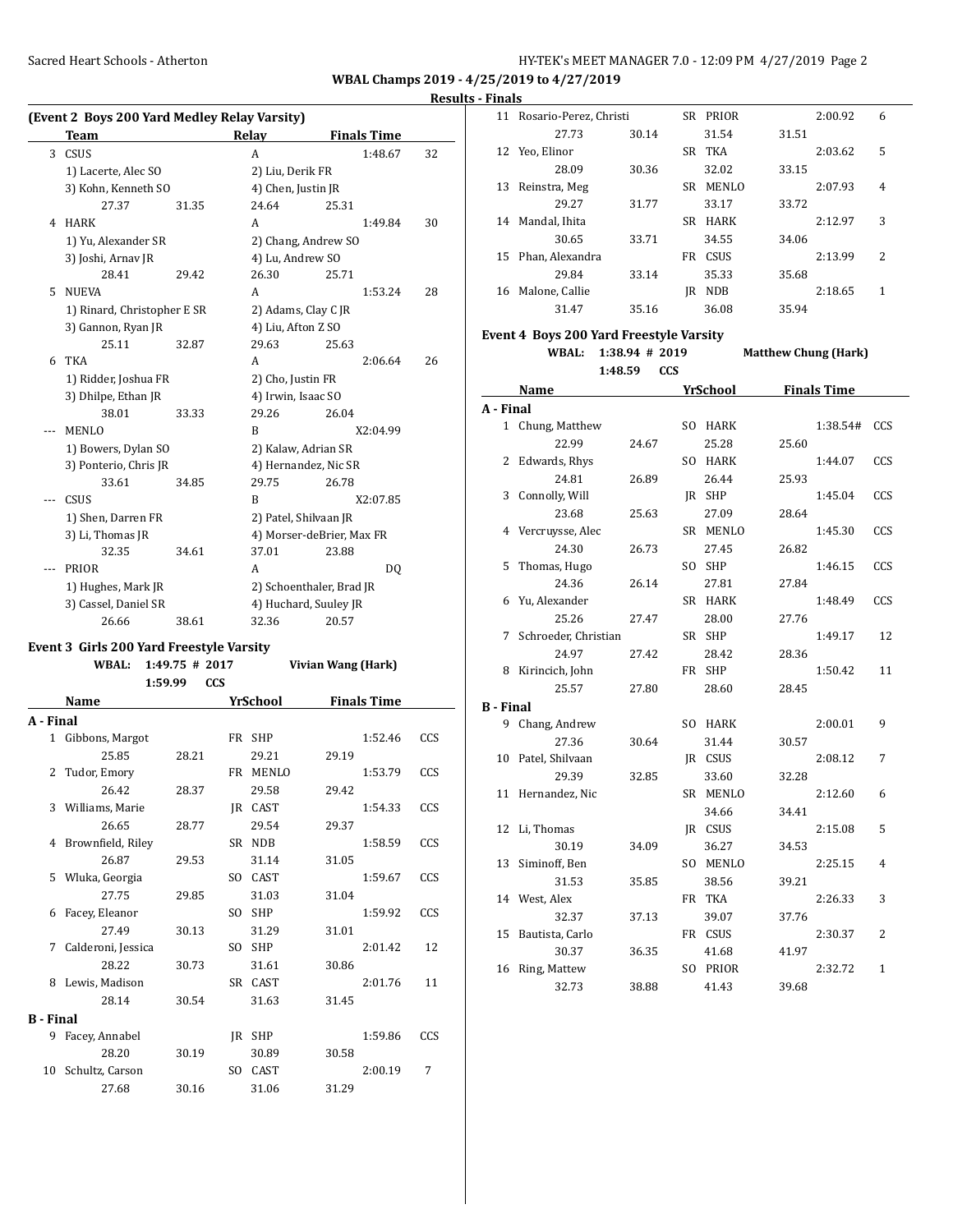### **Results - Finals**

|                       | Event 7 Girls 200 Yard IM Varsity |                  |            |          |                        |                    |     |  |
|-----------------------|-----------------------------------|------------------|------------|----------|------------------------|--------------------|-----|--|
|                       | <b>WBAL:</b>                      | $2:02.29$ # 2011 |            |          | <b>Ally Howe (SHP)</b> |                    |     |  |
|                       |                                   | 2:16.49          | <b>CCS</b> |          |                        |                    |     |  |
|                       | Name                              |                  |            | YrSchool |                        | <b>Finals Time</b> |     |  |
| A - Final             |                                   |                  |            |          |                        |                    |     |  |
|                       | 1 Li, Kaia                        |                  |            | FR SHP   |                        | 2:04.26            | CCS |  |
|                       | 26.80                             | 30.88            |            | 37.04    | 29.54                  |                    |     |  |
| 2                     | Scafetta, Ashley                  |                  |            | SO MENLO |                        | 2:09.56            | CCS |  |
|                       | 28.01                             | 32.48            |            | 38.05    | 31.02                  |                    |     |  |
| 3                     | Glanville, McKaela                |                  |            | JR NDB   |                        | 2:10.48            | CCS |  |
|                       | 28.40                             | 34.18            |            | 37.51    | 30.39                  |                    |     |  |
| 4                     | Ma, Gaby                          |                  |            | SR SHP   |                        | 2:11.67            | CCS |  |
|                       | 28.50                             | 33.46            |            | 38.41    | 31.30                  |                    |     |  |
| 5                     | Chen, Annaliese                   |                  |            | SO SHP   |                        | 2:11.73            | CCS |  |
|                       | 28.18                             | 33.96            |            | 38.72    | 30.87                  |                    |     |  |
| 6                     | Hulton, Nikela                    |                  |            | FR HARK  |                        | 2:14.52            | CCS |  |
|                       | 28.07                             | 33.56            |            | 41.02    | 31.87                  |                    |     |  |
| 7                     | Hart, Maya                        |                  |            | SO NDB   |                        | 2:18.93            | 11  |  |
|                       | 30.09                             | 35.68            |            | 1:13.16  |                        |                    |     |  |
| ---                   | Ross, Megan                       |                  |            | SR SHP   |                        | DQ                 | 17  |  |
|                       | 27.65                             | 33.11            |            | 37.15    | 31.02                  |                    |     |  |
| <b>B</b> - Final      |                                   |                  |            |          |                        |                    |     |  |
| 9                     | Mina, Kaitlyn                     |                  |            | JR TKA   |                        | 2:15.48            | CCS |  |
|                       | 28.65                             | 33.80            |            | 41.86    | 31.17                  |                    |     |  |
| 10                    | Ryan, Saya                        |                  |            | SO CSUS  |                        | 2:23.93            | 7   |  |
|                       | 29.88                             | 37.90            |            | 40.83    | 35.32                  |                    |     |  |
| 11                    | Reinstra, Meg                     |                  |            | SR MENLO |                        | 2:26.85            | 6   |  |
|                       | 31.69                             | 37.86            |            | 41.41    | 35.89                  |                    |     |  |
| 12                    | Huang, Alyssa                     |                  |            | JR HARK  |                        | 2:29.07            | 5   |  |
|                       | 30.28                             | 37.50            |            | 44.93    | 36.36                  |                    |     |  |
|                       | 13 Porteous, Camille              |                  |            | SO MENLO |                        | 2:30.87            | 4   |  |
|                       | 34.18                             | 38.46            |            | 42.49    | 35.74                  |                    |     |  |
|                       | 14 Li, Katie                      |                  |            | SO HARK  |                        | 2:31.22            | 3   |  |
|                       | 31.21                             | 42.48            |            | 41.12    | 36.41                  |                    |     |  |
| 15                    | Hulsmann, Julia                   |                  |            | SO MB    |                        | 2:42.46            | 2   |  |
|                       | 34.99                             | 40.24            |            | 48.30    | 38.93                  |                    |     |  |
|                       | Kaplan, Abigail                   |                  |            | SR MENLO |                        | DQ                 |     |  |
|                       | 31.86                             | 38.50            |            | 43.34    | 35.17                  |                    |     |  |
|                       |                                   |                  |            |          |                        |                    |     |  |
|                       | Event 8 Boys 200 Yard IM Varsity  |                  |            |          |                        |                    |     |  |
|                       | <b>WBAL:</b>                      | $1:49.25$ # 2019 |            |          | Ethan Hu (Hark)        |                    |     |  |
|                       |                                   | 2:02.49          | CCS        |          |                        |                    |     |  |
|                       | Name                              |                  |            | YrSchool |                        | <b>Finals Time</b> |     |  |
| A - Final             |                                   |                  |            |          |                        |                    |     |  |
|                       | 1 Hu, Ethan                       |                  |            | JR HARK  |                        | 1:48.60#           | CCS |  |
|                       | 22.66                             | 27.91            |            | 31.87    | 26.16                  |                    |     |  |
| $\mathbf{2}^{\prime}$ | Rinard, Christopher E             |                  |            | SR NUEVA |                        | 1:56.85            | CCS |  |
|                       | 25.24                             | 27.94            |            | 35.59    | 28.08                  |                    |     |  |
| 3                     | McGaughey, Will                   |                  |            | SO SHP   |                        | 2:02.69            | 16  |  |
|                       | 25.05                             | 30.86            |            | 36.82    | 29.96                  |                    |     |  |
| 4                     | Lacerte, Alec                     |                  |            | SO CSUS  |                        | 2:06.18            | 15  |  |
|                       | 27.32                             | 31.16            |            | 38.75    | 28.95                  |                    |     |  |
| 5                     | Lim, Joshua                       |                  |            | JR MENLO |                        | 2:07.31            | 14  |  |
|                       | 27.32                             | 32.14            |            | 36.90    | 30.95                  |                    |     |  |
| 6                     | Seymour, Walker                   |                  |            | SR SHP   |                        | 2:08.40            | 13  |  |
|                       | 26.92                             | 33.92            |            | 37.13    | 30.43                  |                    |     |  |
|                       |                                   |                  |            |          |                        |                    |     |  |

| гицанэ |                |       |     |              |       |         |    |  |  |
|--------|----------------|-------|-----|--------------|-------|---------|----|--|--|
| 7      | Skinner, Colin |       | SO. | <b>MENLO</b> |       | 2:08.89 | 12 |  |  |
|        | 26.50          | 33.57 |     | 38.68        | 30.14 |         |    |  |  |
| 8      | Liu, Derik     |       | FR  | <b>CSUS</b>  |       | 2:12.58 | 11 |  |  |
|        | 28.54          | 35.56 |     | 36.84        | 31.64 |         |    |  |  |
|        | B - Final      |       |     |              |       |         |    |  |  |
| 9      | Ma, Conrad     |       |     | FR SHP       |       | 2:14.69 | 9  |  |  |
|        | 30.06          | 36.91 |     | 36.51        | 31.21 |         |    |  |  |
| 10     | French, Walker |       | IR  | SHP          |       | 2:24.95 | 7  |  |  |
|        | 30.32          | 36.06 |     | 45.48        | 33.09 |         |    |  |  |
| 11     | Shen, Darren   |       | FR. | <b>CSUS</b>  |       | 2:36.72 | 6  |  |  |
|        | 31.99          | 38.39 |     | 48.37        | 37.97 |         |    |  |  |

## **Event 9 Girls 50 Yard Freestyle Varsity**

|                  | WBAL:                    | 22.81 # 2013 |            |              | <b>Ally Howe (SHP)</b> |                |
|------------------|--------------------------|--------------|------------|--------------|------------------------|----------------|
|                  |                          | 25.39        | <b>CCS</b> |              |                        |                |
|                  | Name                     |              |            | YrSchool     | <b>Finals Time</b>     |                |
| A - Final        |                          |              |            |              |                        |                |
| 1                | Reinstein, Sloane        |              | IR         | <b>SHP</b>   | 24.09                  | CCS            |
| 2                | Tenczar, Emily           |              | FR         | <b>TKA</b>   | 24.67                  | CCS            |
| 3                | McAdams, Nellie          |              | SR         | <b>SHP</b>   | 25.27                  | CCS            |
| 4                | Fearon, Nina             |              | FR         | CAST         | 25.31                  | CCS            |
| 5                | Lang, Brienz             |              | FR         | <b>SHP</b>   | 25.33                  | CCS            |
| 6                | Tambling, Ainsley Jane J |              | FR         | CSUS         | 25.49                  | 13             |
| 7                | Hirsch, Erin             |              | <b>SR</b>  | CAST         | 25.57                  | 12             |
|                  | Brandin, Kate            |              | SO.        | <b>SHP</b>   | DQ                     |                |
| <b>B</b> - Final |                          |              |            |              |                        |                |
| 9                | Khouri, Annika           |              | SR         | CAST         | 26.11                  | 9              |
| 10               | Liao, Abbey              |              | SO.        | <b>PW</b>    | 26.46                  | 7              |
| 11               | Dyckerhoff, Ana          |              | SO.        | <b>PRIOR</b> | 26.68                  | 6              |
| 12               | Cooper, Olivia           |              | FR         | <b>PW</b>    | 26.80                  | 5              |
| 13               | Durn, Sophie             |              | SO.        | <b>HARK</b>  | 27.34                  | 4              |
| 14               | Kambham, Anjali          |              | SO.        | CAST         | 27.35                  | 3              |
| 15               | Joshi, Sinaya            |              | FR         | <b>HARK</b>  | 27.54                  | $\overline{2}$ |
| 16               | Vogel, Gracie G          |              | SO.        | <b>TKA</b>   | 27.67                  | $\mathbf{1}$   |

#### **Event 10 Boys 50 Yard Freestyle Varsity**

| WBAL: | 21.36 # 2009 | <b>Cole Davis (Hark)</b> |
|-------|--------------|--------------------------|
|       |              |                          |

|                  | 22.59              | <b>CCS</b> |              |                    |                |
|------------------|--------------------|------------|--------------|--------------------|----------------|
|                  | Name               |            | YrSchool     | <b>Finals Time</b> |                |
| A - Final        |                    |            |              |                    |                |
| 1                | Weigle, Larsen     |            | SR SHP       | 22.12              | CCS            |
| 2                | Pasquesi, Teddy    | SO.        | <b>SHP</b>   | 22.41              | CCS            |
| 3                | Kwok, Jason        | SO.        | <b>HARK</b>  | 22.59              | CCS            |
| 4                | Churukian, Andrew  | SR         | <b>SHP</b>   | 22.68              | 15             |
| 5                | Lim, Matthew       | IR         | <b>MENLO</b> | 22.73              | 14             |
| 6                | Riley, Will        | SR         | <b>SHP</b>   | 23.07              | 13             |
| 7                | Huchard, Suuley    | IR         | PRIOR        | 23.31              | 12             |
| 8                | Hilderbrand, Greg  | FR         | <b>MENLO</b> | 23.43              | 11             |
| <b>B</b> - Final |                    |            |              |                    |                |
| 9                | Patterson, Maxwell | SR.        | <b>MENLO</b> | 23.78              | 9              |
| 10               | Lu, Andrew         | SO.        | <b>HARK</b>  | 24.55              | 7              |
| 11               | Hughes, Mark       | IR         | PRIOR        | 25.10              | 6              |
| 12               | Irwin, Isaac       | SO.        | TKA          | 25.30              | 5              |
| 13               | Dhilpe, Ethan      | IR         | TKA          | 25.96              | 4              |
| 14               | Kalaw, Adrian      | SR         | <b>MENLO</b> | 26.18              | 3              |
| 15               | Liu, Afton Z       | SO.        | <b>NUEVA</b> | 26.42              | $\overline{2}$ |
| 16               | Cheng, Osman       | SO.        | <b>TKA</b>   | 26.49              | 1              |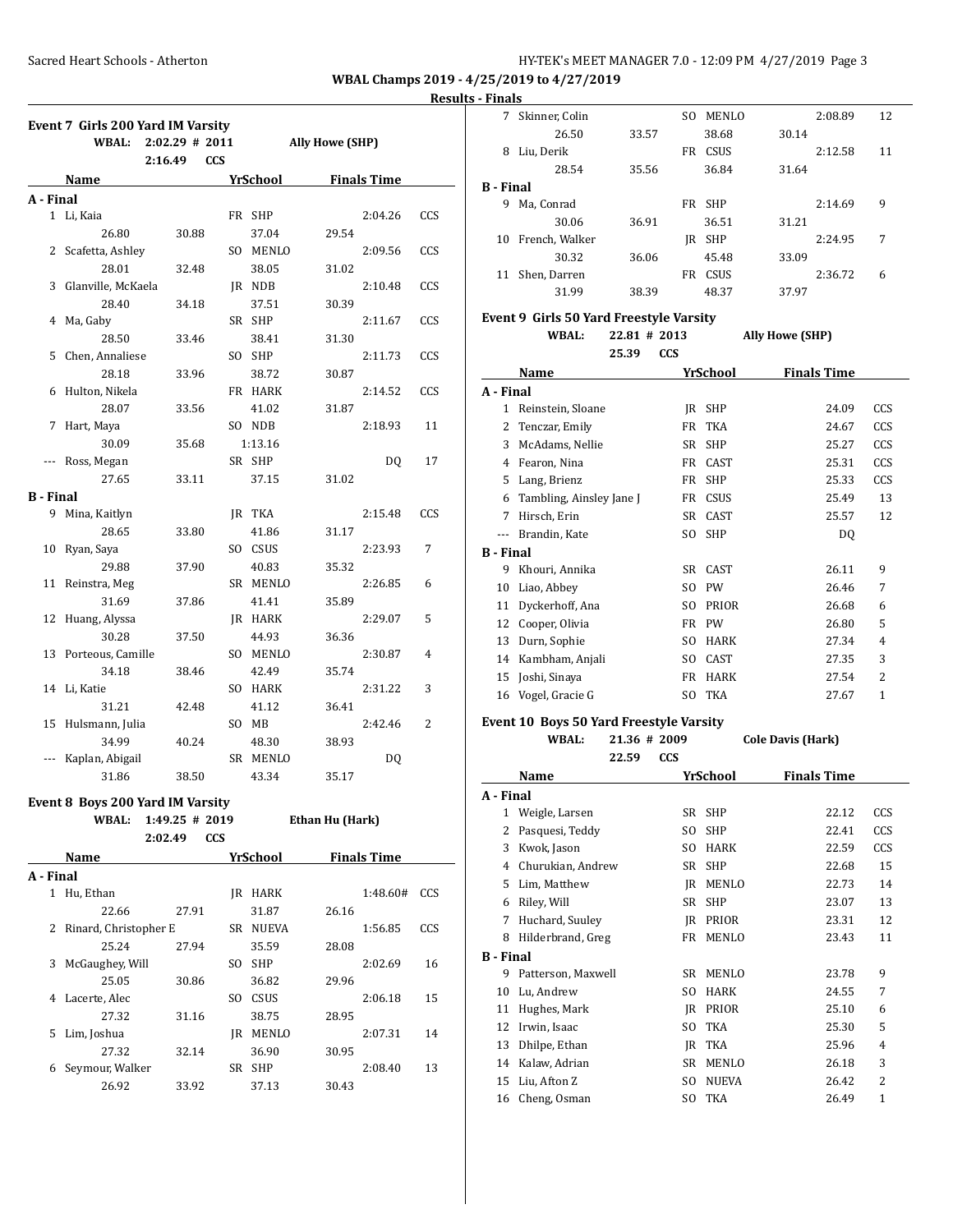# **Results - Finals**

|                  | Event 13 Girls 100 Yard Butterfly Varsity |                |            |             |                             |     |
|------------------|-------------------------------------------|----------------|------------|-------------|-----------------------------|-----|
|                  | <b>WBAL:</b>                              | $54.81$ # 2011 |            |             | <b>Ally Howe (SHP)</b>      |     |
|                  |                                           | 1:00.99        | <b>CCS</b> |             |                             |     |
|                  | Name                                      |                |            | YrSchool    | <b>Finals Time</b>          |     |
| A - Final        |                                           |                |            |             |                             |     |
|                  | 1 Chen, Annaliese                         |                |            | SO SHP      | 57.73                       | CCS |
|                  | 27.83                                     | 29.90          |            |             |                             |     |
|                  | 2 Williams, Marie                         |                |            | JR CAST     | 58.47                       | CCS |
|                  | 28.16                                     | 30.31          |            |             |                             |     |
| 3                | Hulton, Nikela                            |                |            | FR HARK     | 59.07                       | CCS |
|                  | 27.57                                     | 31.50          |            |             |                             |     |
|                  | 4 Guentert, Louise                        |                | SO -       | <b>NDSJ</b> | 1:00.31                     | CCS |
|                  | 28.03                                     | 32.28          |            |             |                             |     |
| 5                | Khouri, Annika                            |                |            | SR CAST     | 1:00.62                     | CCS |
|                  | 28.75                                     | 31.87          |            |             |                             |     |
|                  | 6 Fearon, Nina                            |                |            | FR CAST     | 1:02.15                     | 13  |
|                  | 29.11                                     | 33.04          |            |             |                             |     |
| 7                | McAdam, Carly                             |                | SO.        | MENLO       | 1:02.55                     | 12  |
|                  | 29.19                                     | 33.36          |            |             |                             |     |
| 8                | Singh, Nageena                            |                |            | FR HARK     | 1:03.37                     | 11  |
|                  | 29.62                                     | 33.75          |            |             |                             |     |
| <b>B</b> - Final |                                           |                |            |             |                             |     |
|                  | 9 Tang, Grace                             |                |            | FR MENLO    | 1:02.19                     | 9   |
|                  | 29.37                                     | 32.82          |            |             |                             |     |
|                  | 10 Szczerba, Ola                          |                | SO.        | <b>SHP</b>  | 1:03.46                     | 7   |
|                  | 28.83                                     | 34.63          |            |             |                             |     |
|                  | 11 Edwards, Ryan                          |                |            | FR NDB      | 1:03.71                     | 6   |
|                  | 31.17                                     | 32.54          |            |             |                             |     |
| 12               | Dyckerhoff, Ana                           |                |            | SO PRIOR    | 1:04.33                     | 5   |
|                  | 29.80                                     | 34.53          |            |             |                             |     |
| 13               | Jacobs, Audrey                            |                |            | FR TKA      | 1:05.31                     | 4   |
|                  | 29.93                                     | 35.38          |            |             |                             |     |
|                  | 14 Tarakad, Neha                          |                |            | SR MENLO    | 1:06.68                     | 3   |
|                  | 30.70                                     | 35.98          |            |             |                             |     |
| 15               | McGee, Brynn                              |                | FR         | NDSI        | 1:07.26                     | 2   |
|                  | 31.21                                     | 36.05          |            |             |                             |     |
| 16               | Kaplan, Abigail                           |                |            | SR MENLO    | 1:09.30                     | 1   |
|                  | 32.65                                     | 36.65          |            |             |                             |     |
|                  |                                           |                |            |             |                             |     |
|                  | Event 14 Boys 100 Yard Butterfly Varsity  |                |            |             |                             |     |
|                  | WBAL:                                     | $47.57$ # 2019 |            |             | Ethan Hu (Hark)             |     |
|                  |                                           | 54.99          | <b>CCS</b> |             |                             |     |
|                  | Name                                      |                |            |             | <b>YrSchool</b> Finals Time |     |
| A - Final        |                                           |                |            |             |                             |     |
|                  | 1 Hu, Ethan                               |                |            | JR HARK     | 47.64                       | CCS |
|                  | 22.61                                     | 25.03          |            |             |                             |     |
| 2                | Chung, Matthew                            |                | SO         | HARK        | 49.69                       | CCS |
|                  | 23.42                                     | 26.27          |            |             |                             |     |
| 3                | Kim, Ryan                                 |                |            | JR SHP      | 52.28                       | CCS |
|                  | 24.26                                     | 28.02          |            |             |                             |     |
| 4                | Kohn, Kenneth                             |                |            | SO CSUS     | 53.26                       | CCS |
|                  | 25.11                                     | 28.15          |            |             |                             |     |
|                  | 5 Edwards, Rhys                           |                | SO.        | HARK        | 53.58                       | CCS |
|                  | 25.32                                     | 28.26          |            |             |                             |     |
|                  | 6 Schoenthaler, Brad                      |                |            | JR PRIOR    | 54.01                       | CCS |
|                  | 26.05                                     | 27.96          |            |             |                             |     |

| - rinais         |                                                   |       |     |              |         |     |  |  |  |
|------------------|---------------------------------------------------|-------|-----|--------------|---------|-----|--|--|--|
| 7                | Lim, Matthew                                      |       |     | JR MENLO     | 54.17   | CCS |  |  |  |
|                  | 25.12                                             | 29.05 |     |              |         |     |  |  |  |
| 8                | Skinner, Colin                                    |       | SO. | <b>MENLO</b> | 56.07   | 11  |  |  |  |
|                  | 26.20                                             | 29.87 |     |              |         |     |  |  |  |
| <b>B</b> - Final |                                                   |       |     |              |         |     |  |  |  |
| 9                | Pasquesi, Teddy                                   |       | SO. | <b>SHP</b>   | 58.76   | 9   |  |  |  |
|                  | 27.13                                             | 31.63 |     |              |         |     |  |  |  |
| 10               | Joshi, Arnav                                      |       |     | JR HARK      | 59.32   | 7   |  |  |  |
|                  | 27.31                                             | 32.01 |     |              |         |     |  |  |  |
| 11               | Cho, Justin                                       |       |     | FR TKA       | 1:03.65 | 6   |  |  |  |
|                  | 29.54                                             | 34.11 |     |              |         |     |  |  |  |
| 12               | Hughes, Mark                                      |       | IR  | PRIOR        | 1:05.09 | 5   |  |  |  |
|                  | 29.80                                             | 35.29 |     |              |         |     |  |  |  |
| 13               | West, Alex                                        |       |     | FR TKA       | 1:20.19 | 4   |  |  |  |
|                  | 37.92                                             | 42.27 |     |              |         |     |  |  |  |
|                  | Event 15 Girls 100 Yard Freestyle Varsity         |       |     |              |         |     |  |  |  |
|                  | Jessica Khojasteh (Hark)<br>WBAL:<br>52.32 # 2010 |       |     |              |         |     |  |  |  |

**55.39 CCS**

|                  | Name                 |       | YrSchool | <b>Finals Time</b> |                |
|------------------|----------------------|-------|----------|--------------------|----------------|
| A - Final        |                      |       |          |                    |                |
|                  | 1 Reinstein, Sloane  |       | JR SHP   | 52.41              | CCS            |
|                  | 24.98                | 27.43 |          |                    |                |
|                  | 2 Glanville, McKaela |       | JR NDB   | 53.26              | CCS            |
|                  | 25.76                | 27.50 |          |                    |                |
|                  | 3 Jacobs, Zoe        |       | JR TKA   | 53.64              | CCS            |
|                  | 25.75                | 27.89 |          |                    |                |
|                  | 4 Tenczar, Emily     |       | FR TKA   | 54.47              | CCS            |
|                  | 26.16                | 28.31 |          |                    |                |
|                  | 5 Hirsch, Erin       |       | SR CAST  | 54.90              | CCS            |
|                  | 26.53                | 28.37 |          |                    |                |
|                  | 6 Brandin, Kate      |       | SO SHP   | 55.11              | CCS            |
|                  | 26.16                | 28.95 |          |                    |                |
|                  | 7 Woodhead, Ella     |       | FR SHP   | 55.27              | CCS            |
|                  | 26.52                | 28.75 |          |                    |                |
|                  | 8 McAdams, Nellie    |       | SR SHP   | 55.96              | 11             |
|                  | 26.52                | 29.44 |          |                    |                |
| <b>B</b> - Final |                      |       |          |                    |                |
|                  | 9 Wluka, Georgia     |       | SO CAST  | 55.90              | 9              |
|                  | 26.99                | 28.91 |          |                    |                |
|                  | 10 Yeo, Elinor       |       | SR TKA   | 57.98              | 7              |
|                  | 28.08                | 29.90 |          |                    |                |
| 11               | Tang, Grace          |       | FR MENLO | 58.81              | 6              |
|                  | 28.48                | 30.33 |          |                    |                |
|                  | 12 Phan, Alexandra   |       | FR CSUS  | 59.91              | 5              |
|                  | 29.00                | 30.91 |          |                    |                |
|                  | 13 Vogel, Gracie G   |       | SO TKA   | 1:00.65            | 4              |
|                  | 28.65                | 32.00 |          |                    |                |
| 14               | Tung, Katherine      |       | FR MENLO | 1:00.74            | 3              |
|                  | 28.72                | 32.02 |          |                    |                |
|                  | 15 Pisani, Claire    |       | SR CAST  | 1:00.96            | $\overline{2}$ |
|                  | 28.58                | 32.38 |          |                    |                |
| 16               | Chen, Jane           |       | FR PRIOR | 1:01.91            | $\mathbf{1}$   |
|                  | 29.96                | 31.95 |          |                    |                |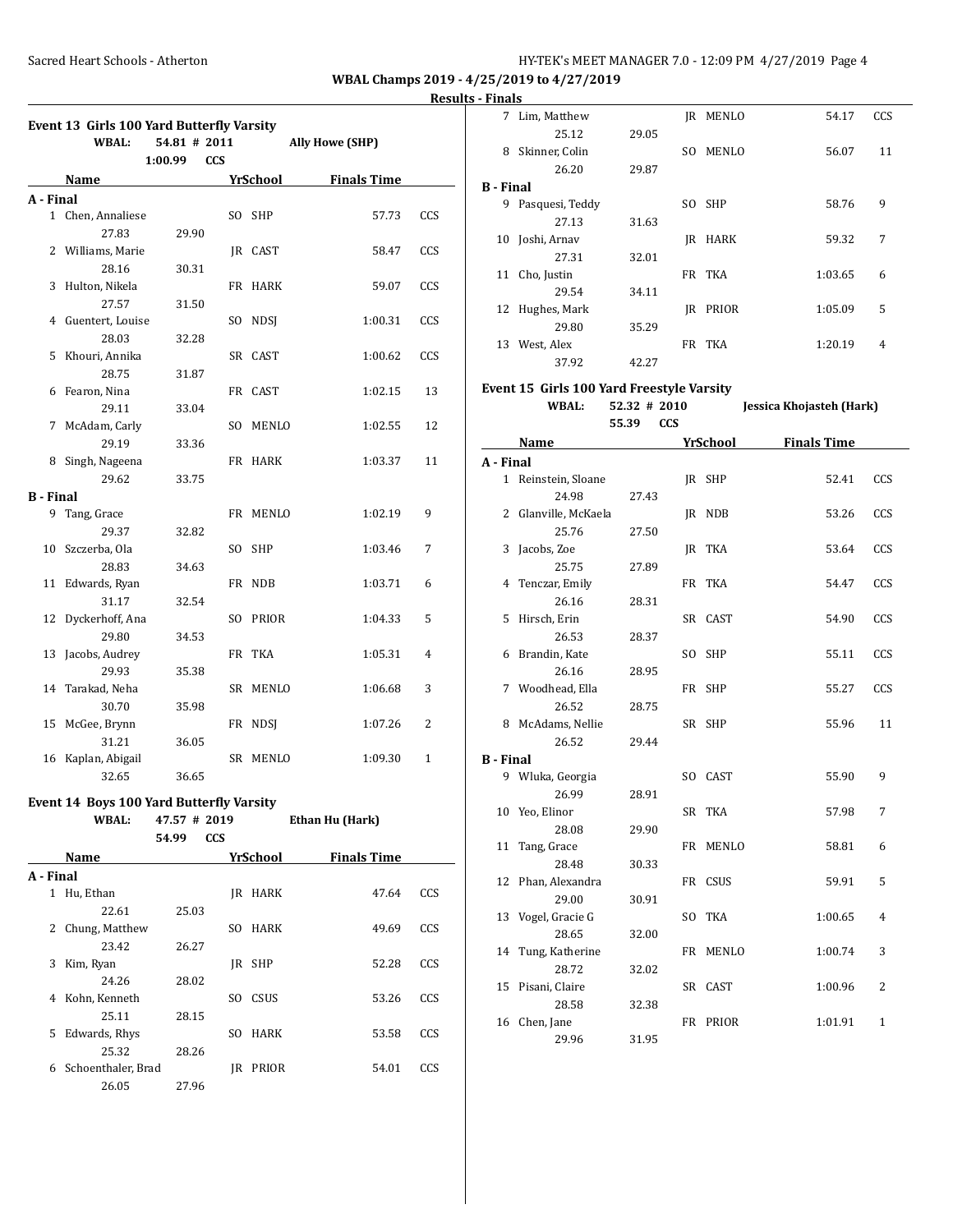| <b>Results - Finals</b> |
|-------------------------|
|                         |

|                  | Event 16 Boys 100 Yard Freestyle Varsity  |              |                 |                    |            |                  | 4 Calderoni, Jessica  |       | SO SHP   |                | 5:20.44 | CCS            |
|------------------|-------------------------------------------|--------------|-----------------|--------------------|------------|------------------|-----------------------|-------|----------|----------------|---------|----------------|
|                  | <b>WBAL:</b>                              | 46.62 # 2010 |                 | Tom Kremer (SHP)   |            |                  | 29.20                 | 32.12 | 32.17    | 32.32          |         |                |
|                  |                                           | 49.69 CCS    |                 |                    |            |                  | 32.42                 | 32.68 | 32.68    | 32.95          |         |                |
|                  |                                           |              |                 |                    |            |                  | 32.54                 | 31.36 |          |                |         |                |
|                  | Name                                      |              | YrSchool        | <b>Finals Time</b> |            |                  | 5 Facey, Eleanor      |       | SO SHP   |                | 5:22.00 | CCS            |
| A - Final        |                                           |              |                 |                    |            |                  | 30.19                 | 32.44 | 32.36    | 32.95          |         |                |
|                  | 1 Weigle, Larsen                          |              | SR SHP          | 49.12              | CCS        |                  | 33.26                 | 32.86 | 32.80    | 32.29          |         |                |
|                  | 23.42                                     | 25.70        |                 |                    |            |                  | 31.58                 | 31.27 |          |                |         |                |
|                  | 2 Churukian, Andrew                       |              | SR SHP          | 49.45              | CCS        |                  | 6 Lewis, Madison      |       | SR CAST  |                | 5:28.43 | 13             |
|                  | 23.79                                     | 25.66        |                 |                    |            |                  | 29.78                 | 32.82 | 32.88    | 33.12          |         |                |
|                  | 3 Weigle, Bear                            |              | FR SHP          | 49.57              | CCS        |                  | 33.49                 | 33.55 | 33.52    | 33.47          |         |                |
|                  | 23.84                                     | 25.73        |                 |                    |            |                  | 33.69                 | 32.11 |          |                |         |                |
|                  | 4 Riley, Will                             |              | SR SHP          | 50.63              | 15         |                  | 7 Hart, Maya          |       | SO NDB   |                | 5:28.84 | 12             |
|                  | 23.92                                     | 26.71        |                 |                    |            |                  | 29.75                 | 32.68 | 32.40    | 32.94          |         |                |
|                  | 5 Hilderbrand, Greg                       |              | FR MENLO        | 51.43              | 14         |                  | 33.46                 | 33.61 | 33.71    | 33.62          |         |                |
|                  | 24.76                                     | 26.67        |                 |                    |            |                  | 33.86                 | 32.81 |          |                |         |                |
|                  | 6 Patterson, Maxwell                      |              | SR MENLO        | 52.08              | 13         |                  | 8 Dingpontsawa, Sela  |       | SO CAST  |                | 5:38.44 | 11             |
|                  | 24.79                                     | 27.29        |                 |                    |            |                  | 29.86                 | 32.69 | 33.09    | 33.80          |         |                |
|                  | 7 Enright, Connor                         |              | JR MENLO        | 52.56              | 12         |                  | 34.25                 | 34.92 | 35.10    | 35.64          |         |                |
|                  | 25.09                                     | 27.47        |                 |                    |            |                  | 35.43                 | 33.66 |          |                |         |                |
|                  | 8 King, Jack                              |              | JR MENLO        | 53.38              | 11         |                  |                       |       |          |                |         |                |
|                  | 25.47                                     | 27.91        |                 |                    |            | <b>B</b> - Final |                       |       |          |                |         |                |
| <b>B</b> - Final |                                           |              |                 |                    |            |                  | 9 Facey, Annabel      |       | JR SHP   |                | 5:16.55 | CCS            |
|                  | 9 Huchard, Suuley                         |              | JR PRIOR        | 55.17              | 9          |                  | 29.41                 | 31.24 | 32.31    | 32.14          |         |                |
|                  | 25.72                                     | 29.45        |                 |                    |            |                  | 32.39                 | 32.43 | 31.87    | 32.40          |         |                |
|                  | 10 Chen, Justin                           |              | JR CSUS         | 56.53              | 7          |                  | 31.83                 | 30.53 |          |                |         |                |
|                  | 26.97                                     | 29.56        |                 |                    |            |                  | 10 Vercruysse, Olivia |       | SR CAST  |                | 5:24.96 | CCS            |
|                  | 11 Irwin, Isaac                           |              | SO TKA          | 56.64              | 6          |                  | 28.64                 | 31.22 | 32.44    | 32.49          |         |                |
|                  | 27.10                                     | 29.54        |                 |                    |            |                  | 32.86                 | 33.35 | 33.77    | 34.10          |         |                |
|                  | 12 Lu, Andrew                             |              | SO HARK         | 57.54              | 5          |                  | 33.76                 | 32.33 |          |                |         |                |
|                  | 26.73                                     | 30.81        |                 |                    |            |                  | 11 Mandal, Ihita      |       | SR HARK  |                | 5:44.86 | 6              |
|                  | 13 Thilking, Jay                          |              | FR HARK         | 59.71              | 4          |                  | 31.00                 | 33.68 | 34.61    | 34.69          |         |                |
|                  | 28.46                                     | 31.25        |                 |                    |            |                  | 34.93                 | 35.29 | 35.32    | 35.51          |         |                |
|                  | 14 Adams, Clay C                          |              | JR NUEVA        | 1:00.21            | 3          |                  | 35.36                 | 34.47 |          |                |         |                |
|                  | 28.71                                     | 31.50        |                 |                    |            |                  | 12 McGee, Brynn       |       | FR NDSJ  |                | 5:54.74 | - 5            |
|                  | 15 Liu, Afton Z                           |              | SO NUEVA        | 1:01.84            | 2          |                  | 33.18                 | 35.13 | 35.07    | 34.72          |         |                |
|                  | 29.95                                     | 31.89        |                 |                    |            |                  | 35.86                 | 36.31 | 36.32    | 36.54          |         |                |
|                  | 16 Ring, Mattew                           |              | SO PRIOR        | 1:07.71            | 1          |                  | 36.96                 | 34.65 |          |                |         |                |
|                  | 31.86                                     | 35.85        |                 |                    |            |                  | 13 Qin, Sophia        |       | SO CSUS  |                | 6:18.19 | 4              |
|                  |                                           |              |                 |                    |            |                  | 33.77                 | 37.15 | 38.47    | 38.61          |         |                |
|                  | Event 17 Girls 500 Yard Freestyle Varsity |              |                 |                    |            |                  | 38.46                 | 38.73 | 38.33    | 38.73          |         |                |
|                  | WBAL: 4:44.53 # 2014                      |              |                 | Ally Howe (SHP)    |            |                  | 38.45                 | 37.49 |          |                |         |                |
|                  |                                           | 5:25.49 CCS  |                 |                    |            |                  | 14 Grace, Kaileen     |       | FR NDSJ  |                | 6:20.97 | 3              |
|                  | Name                                      |              | <b>YrSchool</b> | <b>Finals Time</b> |            |                  | 32.32                 | 37.42 | 38.95    | 39.04          |         |                |
| A - Final        |                                           |              |                 |                    |            |                  | 39.22                 | 39.14 | 39.36    | 39.36          |         |                |
|                  | 1 Gibbons, Margot                         |              | FR SHP          | 5:01.16            | CCS        |                  | 39.12                 | 37.04 |          |                |         |                |
|                  | 26.72                                     | 29.82        | 30.51           | 30.50              |            |                  | 15 More, Angel        |       | JR MENLO |                | 6:44.31 | 2              |
|                  | 30.88                                     | 30.79        | 30.74           | 30.79              |            |                  | 34.19                 | 39.75 | 40.87    | 41.13          |         |                |
|                  | 30.77                                     | 29.64        |                 |                    |            |                  | 41.99                 | 41.67 | 41.57    | 41.82          |         |                |
|                  | 2 Brownfield, Riley                       |              | SR NDB          | 5:18.11            | <b>CCS</b> |                  | 41.39                 | 39.93 |          |                |         |                |
|                  | 28.13                                     | 31.26        | 32.55           | 32.79              |            |                  | 16 Reyes, Fiona       |       | JR NDSJ  |                | 6:46.52 | $\overline{1}$ |
|                  | 32.89                                     | 32.96        | 32.64           | 32.34              |            |                  |                       |       |          |                |         |                |
|                  | 31.95                                     | 30.60        |                 |                    |            |                  | 34.76                 | 39.05 | 40.74    | 41.22<br>42.39 |         |                |
|                  | 3 Schultz, Carson                         |              | SO CAST         | 5:19.37            | CCS        |                  | 41.97                 | 42.32 | 42.48    |                |         |                |
|                  |                                           |              |                 |                    |            |                  | 41.82                 | 39.77 |          |                |         |                |
|                  | 28.57                                     | 31.10        | 31.97           | 32.58              |            |                  |                       |       |          |                |         |                |
|                  | 32.72                                     | 32.74        | 32.62           | 32.89              |            |                  |                       |       |          |                |         |                |
|                  | 1:04.18                                   |              |                 |                    |            |                  |                       |       |          |                |         |                |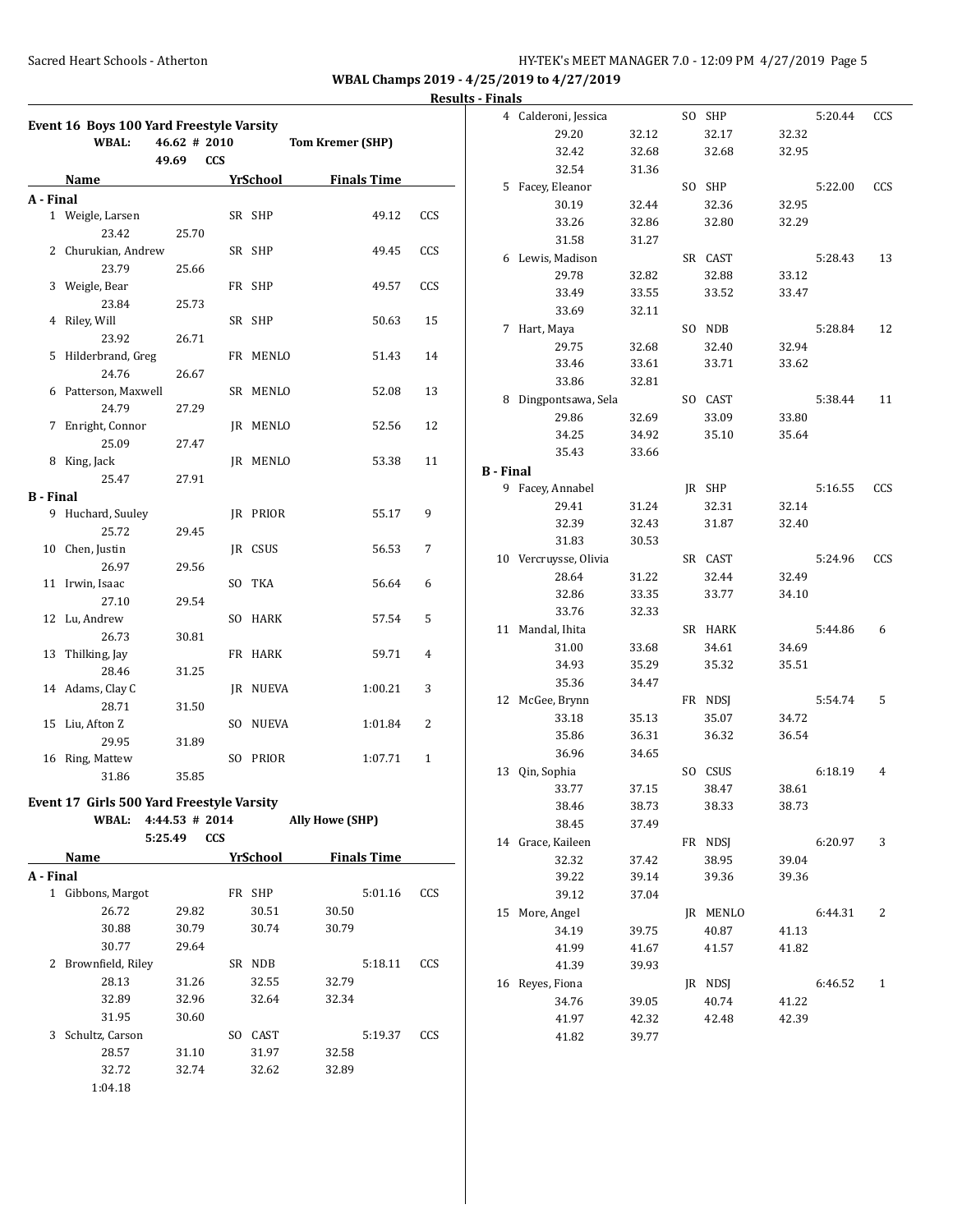**WBAL Champs 2019 - 4/25/2019** 

**Results - Finals**

|              | Event 18 Boys 500 Yard Freestyle Varsity<br><b>WBAL:</b> | 4:29.69 # 2010    |            |               |                          |                    |     |
|--------------|----------------------------------------------------------|-------------------|------------|---------------|--------------------------|--------------------|-----|
|              |                                                          | 4:57.99           | <b>CCS</b> |               | <b>Kevin Owens (TKA)</b> |                    |     |
|              |                                                          |                   |            |               |                          |                    |     |
|              | Name                                                     |                   |            | YrSchool      |                          | <b>Finals Time</b> |     |
| A - Final    | 1 Yu, Alexander                                          |                   |            | SR HARK       |                          | 4:46.99            | CCS |
|              | 25.16                                                    |                   |            | 28.26         |                          |                    |     |
|              | 28.95                                                    | 27.52<br>29.33    |            | 29.39         | 28.69<br>29.54           |                    |     |
|              |                                                          |                   |            |               |                          |                    |     |
|              | 30.08                                                    | 30.07             |            |               |                          |                    |     |
| 2            | McGaughey, Will                                          |                   |            | SO SHP        |                          | 4:52.11            | CCS |
|              | 24.78                                                    | 27.78             |            | 28.61         | 29.27                    |                    |     |
|              | 29.86                                                    | 30.64             |            | 30.61         | 30.37                    |                    |     |
|              | 30.84                                                    | 29.35             |            |               |                          |                    |     |
|              | 3 Schroeder, Christian                                   |                   |            | SR SHP        |                          | 4:57.30            | CCS |
|              | 26.03                                                    | 28.18             |            | 29.60         | 30.18                    |                    |     |
|              | 30.42                                                    | 30.63             |            | 30.52         | 30.60                    |                    |     |
|              | 30.79                                                    | 30.35             |            |               |                          |                    |     |
|              | 4 Plaschke, James                                        |                   |            | SR SHP        |                          | 5:03.84            | 15  |
|              | 27.13                                                    | 28.91             |            | 30.09         | 30.28                    |                    |     |
|              | 30.50                                                    | 30.74             |            | 30.97         | 31.58                    |                    |     |
|              | 31.26                                                    | 32.38             |            |               |                          |                    |     |
| 5.           | Lacerte, Alec                                            |                   |            | SO CSUS       |                          | 5:08.52            | 14  |
|              | 26.71                                                    | 30.59             |            | 31.13         | 31.62                    |                    |     |
|              | 32.31                                                    | 31.28             |            | 31.96         | 31.38                    |                    |     |
|              | 31.34                                                    | 30.20             |            |               |                          |                    |     |
|              | 6 Kohn, Kenneth                                          |                   |            | SO CSUS       |                          | 5:12.40            | 13  |
|              | 27.06                                                    | 30.72             |            | 31.93         | 31.99                    |                    |     |
|              | 32.02                                                    | 32.12             |            | 31.93         | 31.82                    |                    |     |
|              | 31.54                                                    | 31.27             |            |               |                          |                    |     |
|              | 7 Patel, Shilvaan                                        |                   |            | JR CSUS       |                          | 5:48.80            | 12  |
|              | 30.82                                                    | 34.26             |            | 35.67         | 36.14                    |                    |     |
|              | 36.10                                                    | 36.48             |            | 35.47         | 35.73                    |                    |     |
|              | 34.69                                                    | 33.44             |            |               |                          |                    |     |
|              | 8 Dhilpe, Ethan                                          |                   |            | <b>IR TKA</b> |                          | 6:20.31            | 11  |
|              | 30.32                                                    |                   |            | 37.65         |                          |                    |     |
|              |                                                          | 35.97             |            |               | 38.29                    |                    |     |
|              | 39.02                                                    | 39.61             |            | 40.45         | 40.91                    |                    |     |
|              | 39.37                                                    | 38.72             |            |               |                          |                    |     |
|              | Event 19 Girls 200 Yard Freestyle Relay Varsity          |                   |            |               |                          |                    |     |
|              | <b>WBAL:</b>                                             | $1:36.52 \# 2014$ |            |               | Sacred Heart Prep        |                    |     |
|              | Howe, Holman, Bower, Sturzenegger                        |                   |            |               |                          |                    |     |
|              |                                                          | 1:46.99           | <b>CCS</b> |               |                          |                    |     |
|              | Team                                                     |                   |            | Relay         |                          | <b>Finals Time</b> |     |
| $\mathbf{1}$ | <b>SHP</b>                                               |                   |            | А             |                          | 1:38.41            | CCS |
|              | 1) Ma, Gaby SR                                           |                   |            |               | 2) Gibbons, Margot FR    |                    |     |
|              | 3) Ross, Megan SR                                        |                   |            |               | 4) Reinstein, Sloane JR  |                    |     |
|              | 25.15                                                    | 24.50             |            | 24.62         | 24.14                    |                    |     |
| 2            | TKA                                                      |                   |            | A             |                          | 1:42.36            | CCS |
|              | 1) Tenczar, Emily FR                                     |                   |            |               | 2) Mina, Kaitlyn JR      |                    |     |
|              | 3) Yeo, Elinor SR                                        |                   |            |               | 4) Jacobs, Zoe JR        |                    |     |
|              |                                                          |                   |            |               |                          |                    |     |
|              | 30.91                                                    | 20.08             |            | 26.45         | 24.92                    |                    |     |

1) Hirsch, Erin SR 2) Wluka, Georgia SO 3) Fearon, Nina FR 4) Williams, Marie JR 25.96 25.66 26.44 25.15

|       | /2019 to 4/27/2019       |       |                       |                                |     |  |  |
|-------|--------------------------|-------|-----------------------|--------------------------------|-----|--|--|
| inals |                          |       |                       |                                |     |  |  |
| 4     | <b>MENLO</b>             |       | A                     | 1:44.29                        | CCS |  |  |
|       | 1) McAdam, Carly SO      |       |                       | 2) Bianchi, Sydney JR          |     |  |  |
|       | 3) Tudor, Emory FR       |       |                       | 4) Scafetta, Ashley SO         |     |  |  |
|       | 26.25                    | 27.21 | 25.26                 | 25.57                          |     |  |  |
| 5     | <b>NDB</b>               |       | A                     | 1:44.92                        | CCS |  |  |
|       | 1) Glanville, McKaela JR |       | 2) Hart, Maya SO      |                                |     |  |  |
|       | 3) Brownfield, Riley SR  |       |                       | 4) Edwards, Ryan FR            |     |  |  |
|       | 25.34                    | 27.93 | 24.55                 | 27.10                          |     |  |  |
| 6     | PRIOR                    |       | A                     | 1:46.61                        | CCS |  |  |
|       | 1) Chen, Jane FR         |       |                       | 2) Rosario-Perez, Christi SR   |     |  |  |
|       | 3) Biscay, Justine JR    |       |                       | 4) Dyckerhoff, Ana SO          |     |  |  |
|       | 27.28                    | 27.74 | 26.28                 | 25.31                          |     |  |  |
| 7     | HARK                     |       | A                     | 1:48.92                        | 24  |  |  |
|       | 1) Tian, Betsy SO        |       |                       | 2) Ruedy, Cassandra JR         |     |  |  |
|       | 3) Huang, Alyssa JR      |       | 4) Hulton, Nikela FR  |                                |     |  |  |
|       | 27.51                    | 27.56 | 28.02                 | 25.83                          |     |  |  |
| 8     | <b>PW</b>                |       | A                     | 1:49.06                        | 22  |  |  |
|       | 1) Magliaro, Kate FR     |       |                       | 2) Alexander, Hailey FR        |     |  |  |
|       | 3) Tanase, Alexis JR     |       | 4) Haun, Ella FR      |                                |     |  |  |
|       | 36.88                    | 15.33 | 20.64                 | 36.21                          |     |  |  |
| 9     | CSUS                     |       | A                     | 1:49.79                        | 18  |  |  |
|       | 1) Ryan, Saya SO         |       | 2) Phan, Alexandra FR |                                |     |  |  |
|       | 3) Qin, Sophia SO        |       |                       | 4) Tambling, Ainsley Jane J FR |     |  |  |
|       | 27.46                    | 28.02 | 29.52                 | 24.79                          |     |  |  |
| 10    | NDSJ                     |       | A                     | 1:53.85                        | 14  |  |  |
|       | 1) Aguilar, Rachel SO    |       | 2) Mason, Sasha SR    |                                |     |  |  |
|       | 3) McCreight, Chloe SO   |       |                       | 4) Guentert, Louise SO         |     |  |  |
|       | 27.85                    | 27.90 | 30.52                 | 27.58                          |     |  |  |
| 11    | MB                       |       | A                     | 1:58.95                        | 12  |  |  |
|       | 1) Avenido, Sabrina FR   |       | 2) McElroy, Mia SO    |                                |     |  |  |
|       | 3) Ye, Jennifer JR       |       |                       | 4) Hulsmann, Julia SO          |     |  |  |
|       | 30.12                    | 30.01 | 29.83                 | 28.99                          |     |  |  |
| 12    | <b>NUEVA</b>             |       | A                     | 2:02.67                        | 10  |  |  |
|       | 1) Avida, Maya FR        |       | 2) Hong, Connie SO    |                                |     |  |  |
|       | 3) Sareddy, Anika FR     |       | 4) Teter, Willow FR   |                                |     |  |  |
|       | 31.20                    | 28.73 | 33.06                 | 29.68                          |     |  |  |
|       | SHP                      |       | B                     | X1:44.42                       | CCS |  |  |
|       | 1) Woodhead, Ella FR     |       | 2) Lang, Brienz FR    |                                |     |  |  |
|       | 3) Brandin, Kate SO      |       | 4) Facey, Annabel JR  |                                |     |  |  |
|       | 26.01                    | 25.94 | 31.95                 | 20.52                          |     |  |  |
|       | SHP                      |       | C                     | X1:51.42                       |     |  |  |
|       | 1) Bachler, Bella SO     |       | 2) Facey, Eleanor SO  |                                |     |  |  |
|       | 3) Chen, Annaliese SO    |       | 4) Smith, Evelyn FR   |                                |     |  |  |
|       | 25.11                    | 27.02 | 26.47                 | 32.82                          |     |  |  |
|       | TKA                      |       | B                     | X1:54.17                       |     |  |  |
|       | 1) Vogel, Katie K SO     |       |                       | 2) Vogel, Gracie G SO          |     |  |  |
|       | 3) Niven, Rachel JR      |       |                       | 4) Jacobs, Audrey FR           |     |  |  |
|       | 28.03                    | 28.21 | 30.25                 | 27.68                          |     |  |  |
|       | <b>MENLO</b>             |       | B                     | X1:57.22                       |     |  |  |
|       | 1) Klingelhofer, Meri SR |       |                       | 2) Silverman, Grace SO         |     |  |  |
|       | 3) Bhat, Rusha FR        |       |                       | 4) Kaplan, Abigail SR          |     |  |  |
|       | 30.13                    | 29.66 | 30.09                 | 27.34                          |     |  |  |
|       | <b>NDB</b>               |       | B                     | X1:58.82                       |     |  |  |
|       | 1) Malone, Callie JR     |       | 2) Loos, Alex JR      |                                |     |  |  |
|       | 3) Kawar, Hannah JR      |       |                       | 4) Schonfeld, Rachel SO        |     |  |  |
|       | 29.26                    | 31.49 | 29.57                 | 28.50                          |     |  |  |
|       |                          |       |                       |                                |     |  |  |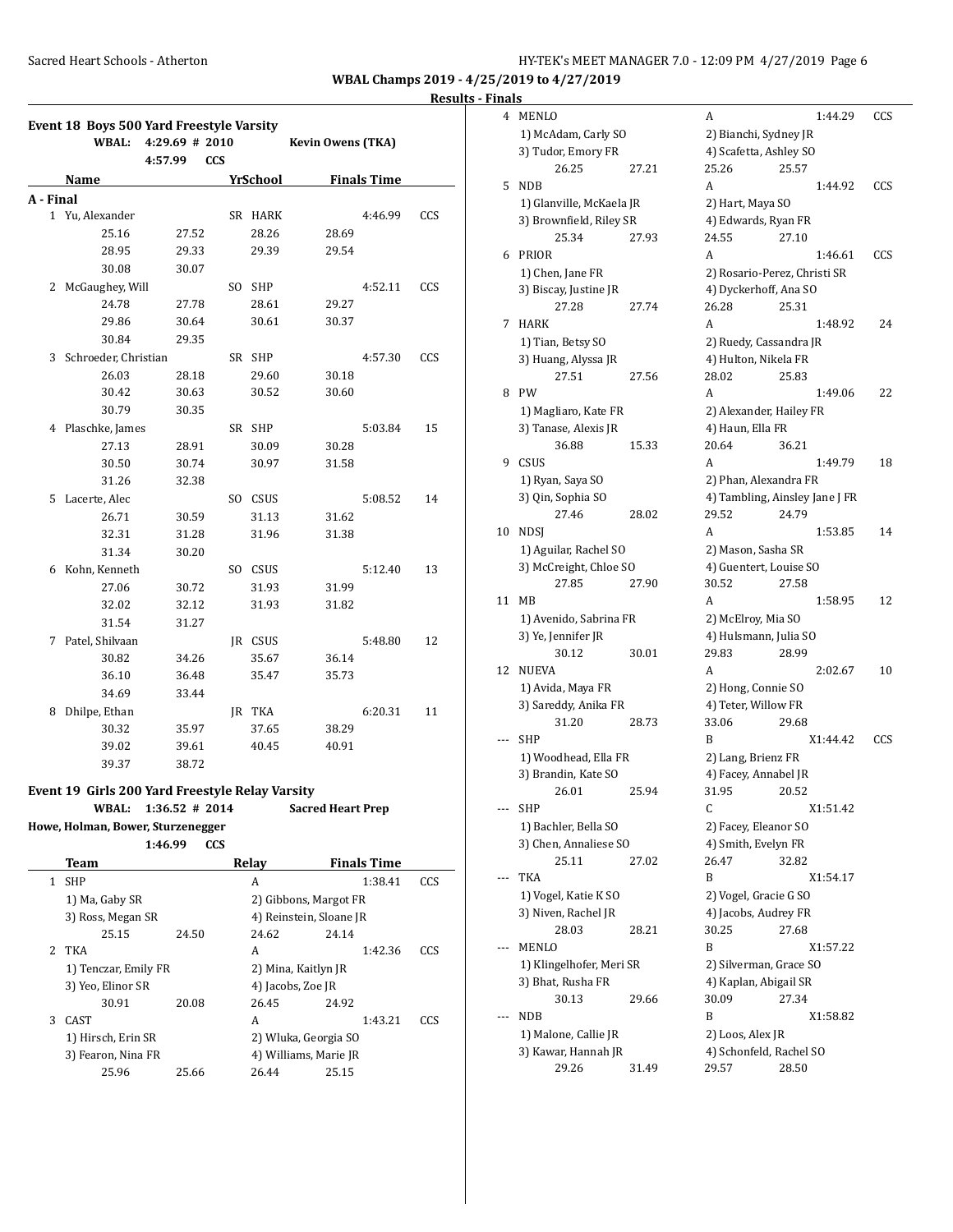#### **Results - Finals**

|            | (Event 19 Girls 200 Yard Freestyle Relay Varsity)<br>Team |       | Relay               | <b>Finals Time</b>          |
|------------|-----------------------------------------------------------|-------|---------------------|-----------------------------|
|            | CAST                                                      |       | B                   | X1:59.16                    |
|            | 1) Triantis, Lexi SO                                      |       |                     | 2) McElhinney, Elsa SO      |
|            | 3) Pichai, Kaavya SO                                      |       |                     | 4) Vercruysse, Olivia SR    |
|            | 27.00                                                     | 32.16 | 31.27               | 28.73                       |
| SHP        |                                                           |       | D                   | X1:59.48                    |
|            | 1) McAdams, Nellie SR                                     |       |                     | 2) Charlton, Margaret FR    |
|            | 3) Choi, Sophia SO                                        |       |                     | 4) Thompson, Riley SO       |
|            | 25.92                                                     | 30.09 | 31.81               | 31.66                       |
| NDSJ       |                                                           |       | B                   | X2:07.36                    |
|            | 1) Newberry, Lili                                         |       |                     | 2) Meckstroth, Sophie JR    |
|            | 3) Kumar, Anissa SR                                       |       |                     | 4) Nelson, Sophia SO        |
|            | 33.54                                                     | 30.24 | 32.90               | 30.68                       |
|            | MENLO                                                     |       | C                   | X2:09.50                    |
|            | 1) Rosenblatt, Mia SR                                     |       |                     | 2) Gruber, Rachel SO        |
|            | 3) Stinson, Sadie SO                                      |       |                     | 4) Hardegree, Bailey SO     |
|            | 30.82                                                     | 37.81 | 30.85               | 30.02                       |
| MВ         |                                                           |       | B                   | X2:10.56                    |
|            | 1) Wang, Madeline SO                                      |       |                     | 2) Pfeiffer, Kylie SO       |
|            | 3) Lo, Joey JR                                            |       | 4) Sekelj, Nikka JR |                             |
|            | 31.26                                                     | 33.01 | 35.36               | 30.93                       |
|            | CAST                                                      |       | C                   | X2:11.89                    |
|            | 1) Gandhi, Ayanna FR                                      |       | 2) Levy, Dani SO    |                             |
|            | 3) Ofori-Nyako, Sutchie FR                                |       |                     | 4) Monsalve, Bella FR       |
|            | 32.79                                                     | 35.48 | 33.74               | 29.88                       |
|            | NDSJ                                                      |       | C                   | X2:24.01                    |
|            | 1) Rodriguez, Alyssa SO                                   |       | 2) Haque, Raiya SO  |                             |
|            | 3) Szeto, Sydney SO                                       |       |                     | 4) Concion, Danijela FR     |
|            | 37.01                                                     | 36.36 | 35.77               | 34.87                       |
| NDB        |                                                           |       | C                   | X2:25.58                    |
|            | 1) Aho, Sophie SO                                         |       | 2) Aho, Anna FR     |                             |
|            | 3) Cross, Natalee SO                                      |       |                     | 4) Carter, Camille JR       |
|            | 35.94                                                     | 35.00 | 38.66               | 35.98                       |
| MВ         |                                                           |       | C                   | X2:26.87                    |
|            | 1) Marangu, Natasha FR                                    |       | 2) Ick, Nikki JR    |                             |
|            | 3) Gutierrez, Carolina FR                                 |       |                     | 4) Street, Maggie SO        |
|            | 38.76                                                     | 40.98 | 33.45               | 33.68                       |
|            | NDSJ                                                      |       | D                   | X2:39.81                    |
|            | 1) Khattab, Laila SR                                      |       | 2) Tran, Amber SO   |                             |
|            | 3) Williams, Robyn SR                                     |       | 4) Riley, Elaina SO |                             |
|            | 49.37                                                     | 35.87 | 38.28               | 36.29                       |
| <b>TKA</b> |                                                           |       | C                   | XDQ                         |
|            | 1) Porter, Megan SO                                       |       |                     | 2) Venguideshe, Akshitha SO |
|            | 3) Po, Hannah SO                                          |       | 4) Starke, Sarah JR |                             |
|            | 36.76                                                     | 38.31 | 32.03               | 33.49                       |
|            |                                                           |       |                     |                             |

**Event 20 Boys 200 Yard Freestyle Relay Varsity WBAL: 1:27.91 # 2018** 

**Rohlen, Nemeth, Weigle, Ballack**

**1:34.39 CCS**

| Team                 |       | Relav               | <b>Finals Time</b> |  |  |
|----------------------|-------|---------------------|--------------------|--|--|
| <b>HARK</b>          |       | А                   | 1:25.91#<br>CCS.   |  |  |
| 1) Chung, Matthew SO |       | 2) Kwok, Jason SO   |                    |  |  |
| 3) Hu, Ethan JR      |       | 4) Edwards, Rhys SO |                    |  |  |
| 21.11                | 22.45 | 20.98               | 21.37              |  |  |
|                      |       |                     |                    |  |  |

| 2 | <b>SHP</b>                |       | А                                         | 1:29.43                    | CCS |  |  |
|---|---------------------------|-------|-------------------------------------------|----------------------------|-----|--|--|
|   | 1) McGaughey, Will SO     |       | 2) Churukian, Andrew SR                   |                            |     |  |  |
|   | 3) Riley, Will SR         |       | 4) Weigle, Larsen SR                      |                            |     |  |  |
|   | 22.37                     | 22.50 | 22.58                                     | 21.98                      |     |  |  |
| 3 | <b>MENLO</b>              |       | A                                         | 1:31.11                    | CCS |  |  |
|   | 1) Lim, Matthew JR        |       | 2) Hilderbrand, Greg FR                   |                            |     |  |  |
|   | 3) Patterson, Maxwell SR  |       | 4) Vercruysse, Alec SR                    |                            |     |  |  |
|   | 22.73                     | 23.17 | 23.42                                     | 21.79                      |     |  |  |
| 4 | PRIOR                     |       | A                                         | 1:40.73                    | 30  |  |  |
|   | 1) Huchard, Suuley JR     |       | 2) Schoenthaler, Brad JR                  |                            |     |  |  |
|   | 3) Turk, Luke FR          |       | 4) Hughes, Mark JR                        |                            |     |  |  |
|   | 23.50                     | 28.36 | 25.14                                     | 23.73                      |     |  |  |
| 5 | <b>TKA</b>                |       | A                                         | 1:45.86                    | 28  |  |  |
|   | 1) Cheng, Osman SO        |       | 2) Ridder, Joshua FR                      |                            |     |  |  |
|   | 3) Dhilpe, Ethan JR       |       | 4) Irwin, Isaac SO                        |                            |     |  |  |
|   | 26.51                     | 28.64 | 25.49                                     | 25.22                      |     |  |  |
| 6 | <b>NUEVA</b>              |       | A                                         | 1:51.33                    | 26  |  |  |
|   | 1) Gannon, Ryan JR        |       |                                           |                            |     |  |  |
|   | 3) Nashabeh, Luca FR      |       | 2) Adams, Clay C JR<br>4) Liu, Afton Z SO |                            |     |  |  |
|   | 27.49                     | 29.69 | 26.94                                     | 27.21                      |     |  |  |
|   | <b>SHP</b>                |       | B                                         | X1:35.36                   |     |  |  |
|   | 1) Hammarskjold, Luke SO  |       |                                           |                            |     |  |  |
|   |                           |       | 2) Thomas, Hugo SO                        |                            |     |  |  |
|   | 3) Plaschke, James SR     |       |                                           | 4) Schroeder, Christian SR |     |  |  |
|   | 23.32                     | 22.49 | 24.84                                     | 24.71                      |     |  |  |
|   | SHP                       |       | C                                         | X1:41.30                   |     |  |  |
|   | 1) Kirincich, John FR     |       | 2) Pasquesi, Teddy SO                     |                            |     |  |  |
|   | 3) Newby, Conor SO        |       | 4) Ma, Conrad FR                          |                            |     |  |  |
|   | 23.95                     | 26.08 | 25.98                                     | 25.29                      |     |  |  |
|   | SHP                       |       | D                                         | X1:42.03                   |     |  |  |
|   | 1) Rotenberg, Isaac SO    |       | 2) Vort, Jack FR                          |                            |     |  |  |
|   | 3) Plaschke, Andrew SO    |       | 4) Casares, Dio FR                        |                            |     |  |  |
|   | 22.79                     | 24.76 | 26.50                                     | 27.98                      |     |  |  |
|   | <b>MENLO</b>              |       | C                                         | X1:49.87                   |     |  |  |
|   | 1) Murad, Jack FR         |       | 2) Siminoff, Ben SO                       |                            |     |  |  |
|   | 3) Housenbold, Noah JR    |       | 4) Chan, Sebastian FR                     |                            |     |  |  |
|   | 27.04                     | 29.76 | 27.14                                     | 25.93                      |     |  |  |
|   | SHP                       |       | E                                         | X1:51.68                   |     |  |  |
|   | 1) Weigle, Bear FR        |       | 2) Chappuis, Bertil JR                    |                            |     |  |  |
|   | 3) French, Walker JR      |       |                                           | 4) Chappius, Alexander FR  |     |  |  |
|   | 23.61                     | 26.65 | 27.74                                     | 33.68                      |     |  |  |
|   | CSUS                      |       | A                                         | DQ                         |     |  |  |
|   | 1) Morser-deBrier, Max FR |       | 2) Bautista, Carlo FR                     |                            |     |  |  |
|   | 3) Shen, Darren FR        |       | 4) Li, Thomas JR                          |                            |     |  |  |
|   | 30.23                     | 26.61 | 26.46                                     | 27.76                      |     |  |  |
|   | MENLO                     |       | B                                         | XDQ                        |     |  |  |
|   | 1) Skinner, Colin SO      |       | 2) Hernandez, Nic SR                      |                            |     |  |  |
|   | 3) Fang, Ryan SO          |       |                                           | 4) MacMitchell, Connor SO  |     |  |  |
|   | 24.02                     | 26.32 | 25.49                                     | 24.18                      |     |  |  |

#### **Event 23 Girls 100 Yard Backstroke Varsity**

**WBAL: 53.57 # 2013 Ally Howe (SHP) 1:02.39 CCS**

|           | Name           |       | YrSchool | <b>Finals Time</b> |     |
|-----------|----------------|-------|----------|--------------------|-----|
| A - Final |                |       |          |                    |     |
|           | 1 Tudor, Emory |       | FR MENLO | 59.13              | CCS |
|           | 28.96          | 30.17 |          |                    |     |
|           | 2 Liao, Abbey  |       | SO PW    | 59.31              | CCS |
|           | 28.94          | 30.37 |          |                    |     |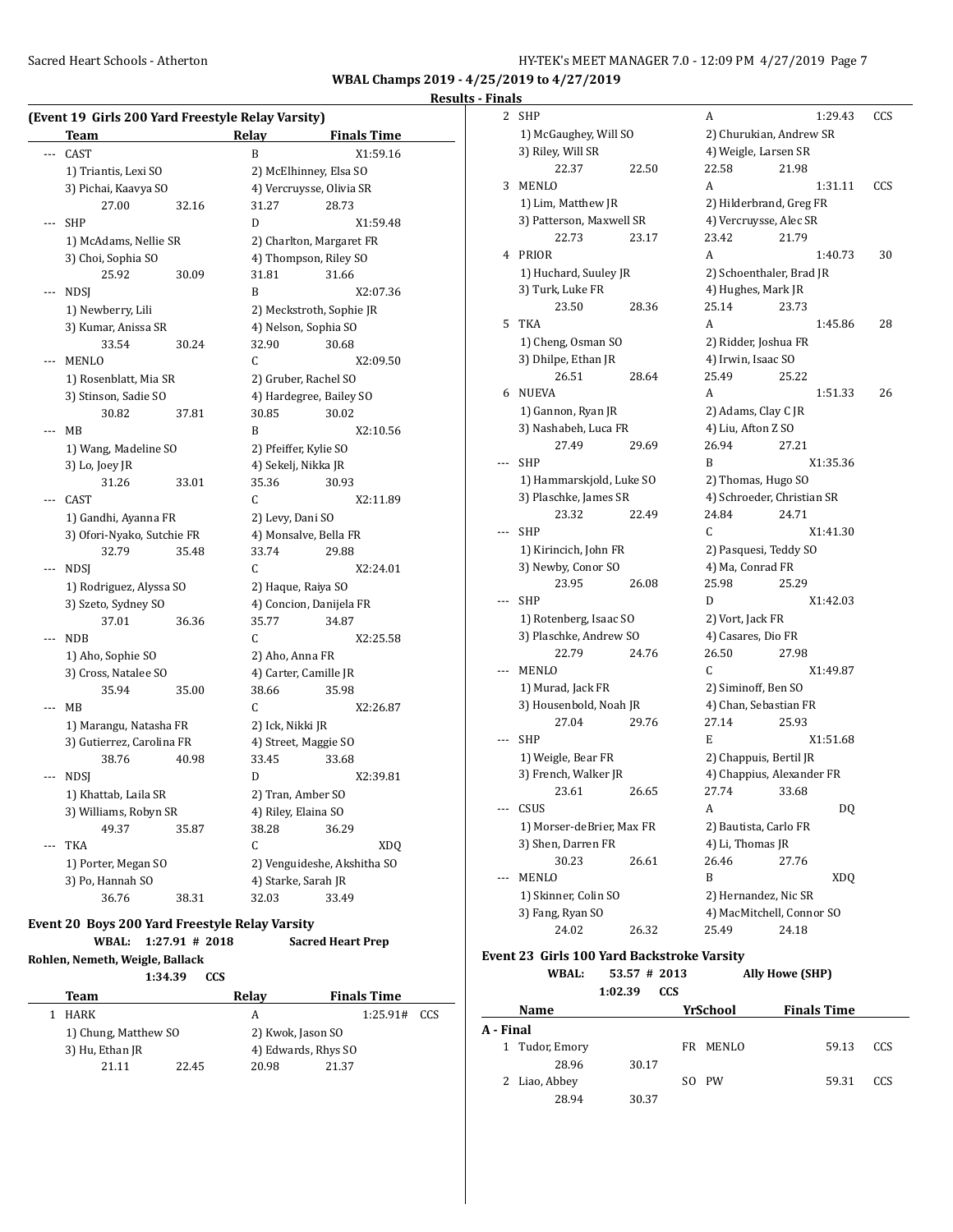**B - Final**

**WBAL Champs 2019 - 4/25/2019 to 4/27/2019**

# **Results - Finals**

**A - Final**

**B - Final**

|                  |                                                           |                |            |                 |                         | 1703 |  |
|------------------|-----------------------------------------------------------|----------------|------------|-----------------|-------------------------|------|--|
|                  | A - Final  (Event 23 Girls 100 Yard Backstroke Varsity)   |                |            |                 |                         |      |  |
|                  | Name                                                      |                |            | <b>YrSchool</b> | <b>Finals Time</b>      |      |  |
|                  | 3 Jacobs, Zoe                                             |                |            | <b>IR TKA</b>   | 1:01.13                 | CCS  |  |
|                  | 29.67                                                     | 31.46          |            |                 |                         |      |  |
|                  | 4 Guentert, Louise                                        |                |            | SO NDSI         | 1:01.49                 | CCS  |  |
|                  | 29.79                                                     | 31.70          |            |                 |                         |      |  |
| 5                | Mina, Kaitlyn                                             |                |            | JR TKA          | 1:01.81                 | CCS  |  |
|                  | 30.08                                                     | 31.73          |            |                 |                         |      |  |
| 6                | Szczerba, Ola                                             |                |            | SO SHP          | 1:02.10                 | CCS  |  |
|                  | 30.53                                                     | 31.57          |            |                 |                         |      |  |
| 7                | Woodhead, Ella                                            |                |            | FR SHP          | 1:02.47                 | 12   |  |
|                  | 30.94                                                     | 31.53          |            |                 |                         |      |  |
| 8                | Kambham, Anjali                                           |                |            | SO CAST         | 1:07.11                 | 11   |  |
|                  | 31.84                                                     | 35.27          |            |                 |                         |      |  |
| <b>B</b> - Final |                                                           |                |            |                 |                         |      |  |
| 9                | Tambling, Ainsley Jane J                                  |                |            | FR CSUS         | 1:03.16                 | 9    |  |
|                  | 30.52                                                     | 32.64          |            |                 |                         |      |  |
| 10               | Dingpontsawa, Sela                                        |                |            | SO CAST         | 1:05.73                 | 7    |  |
|                  | 32.20                                                     | 33.53          |            |                 |                         |      |  |
| 11               | Martinez, Kristen                                         |                | SO.        | NDB             | 1:05.99                 | 6    |  |
|                  | 31.11                                                     | 34.88          |            |                 |                         |      |  |
| 12               | Joshi, Sinaya                                             |                |            | FR HARK         | 1:06.96                 | 5    |  |
|                  | 32.47                                                     | 34.49          |            |                 |                         |      |  |
| 13               | Durn, Sophie                                              |                |            | SO HARK         | 1:07.69                 | 4    |  |
|                  | 32.82                                                     | 34.87          |            |                 |                         |      |  |
|                  | 14 Edwards, Ryan                                          |                |            | FR NDB          | 1:08.49                 | 3    |  |
|                  | 33.47                                                     | 35.02          |            |                 |                         |      |  |
|                  | 15 Schonfeld, Rachel                                      |                |            | SO NDB          | 1:11.19                 | 2    |  |
|                  | 34.70                                                     | 36.49          |            |                 |                         |      |  |
| 16               | Singh, Nageena                                            |                |            | FR HARK         | 1:12.12                 | 1    |  |
|                  | 35.41                                                     | 36.71          |            |                 |                         |      |  |
|                  |                                                           |                |            |                 |                         |      |  |
|                  | Event 24 Boys 100 Yard Backstroke Varsity<br><b>WBAL:</b> | $50.40$ # 2012 |            |                 | <b>Tom Kremer (SHP)</b> |      |  |
|                  |                                                           | 56.99          | <b>CCS</b> |                 |                         |      |  |
|                  | Name                                                      |                |            | <b>YrSchool</b> | <b>Finals Time</b>      |      |  |
|                  |                                                           |                |            |                 |                         |      |  |
| A - Final        | 1 Rinard, Christopher E                                   |                |            | SR NUEVA        | 52.45                   | CCS  |  |
|                  | 25.67                                                     | 26.78          |            |                 |                         |      |  |
|                  |                                                           |                |            | SO SHP          | 53.71                   | CCS  |  |
|                  | 2 Thomas, Hugo<br>26.10                                   |                |            |                 |                         |      |  |
| 3                | Connolly, Will                                            | 27.61          | JR         | SHP             | 54.01                   | CCS  |  |
|                  | 26.22                                                     | 27.79          |            |                 |                         |      |  |
| 4                | Schoenthaler, Brad                                        |                | JR         | PRIOR           | 56.36                   | CCS  |  |
|                  | 27.51                                                     | 28.85          |            |                 |                         |      |  |
| 5                | Hammarskjold, Luke                                        |                | SO         | SHP             | 58.81                   | 14   |  |
|                  | 28.97                                                     | 29.84          |            |                 |                         |      |  |
| 6                | Kirincich, John                                           |                | FR         | <b>SHP</b>      | 1:04.80                 | 13   |  |
|                  | 31.97                                                     | 32.83          |            |                 |                         |      |  |
| 7                | Shen, Darren                                              |                | FR         | CSUS            | 1:14.93                 | 12   |  |
|                  | 35.87                                                     | 39.06          |            |                 |                         |      |  |
| 8                | Li, Thomas                                                |                | JR         | CSUS            | 1:15.03                 | 11   |  |
|                  | 36.34                                                     | 38.69          |            |                 |                         |      |  |
|                  |                                                           |                |            |                 |                         |      |  |

9 Bautista, Carlo **FR CSUS** 1:14.43 9

34.94 39.49

| A - Final                                    |                                                                                                                                                                                                                                    |                       |  |          |                                                                                                                                                                                                                                     |            |  |  |
|----------------------------------------------|------------------------------------------------------------------------------------------------------------------------------------------------------------------------------------------------------------------------------------|-----------------------|--|----------|-------------------------------------------------------------------------------------------------------------------------------------------------------------------------------------------------------------------------------------|------------|--|--|
|                                              | Name <b>School Primary Primary Primary Primary Primary Primary Primary Primary Primary Primary Primary Primary Primary Primary Primary Primary Primary Primary Primary Primary Primary Primary Primary Primary Primary Primary</b> |                       |  |          |                                                                                                                                                                                                                                     |            |  |  |
|                                              |                                                                                                                                                                                                                                    | 1:01.99<br><b>CCS</b> |  |          |                                                                                                                                                                                                                                     |            |  |  |
|                                              | <b>WBAL:</b>                                                                                                                                                                                                                       | 56.97 # 2012          |  |          | Alex Luh (TKA)                                                                                                                                                                                                                      |            |  |  |
|                                              | Event 28 Boys 100 Yard Breaststroke Varsity                                                                                                                                                                                        |                       |  |          |                                                                                                                                                                                                                                     |            |  |  |
|                                              |                                                                                                                                                                                                                                    |                       |  |          |                                                                                                                                                                                                                                     |            |  |  |
|                                              | 16 Rau, Dania                                                                                                                                                                                                                      |                       |  | JR NDB   | 1:31.38                                                                                                                                                                                                                             | 1          |  |  |
|                                              | 40.37                                                                                                                                                                                                                              | 45.74                 |  |          |                                                                                                                                                                                                                                     |            |  |  |
|                                              | 39.99<br>15 Hong, Connie                                                                                                                                                                                                           | 45.80                 |  | SO NUEVA | 1:26.11                                                                                                                                                                                                                             | 2          |  |  |
|                                              | 14 McElhinney, Elsa                                                                                                                                                                                                                |                       |  | SO CAST  | 1:25.79                                                                                                                                                                                                                             | 3          |  |  |
|                                              | 36.69                                                                                                                                                                                                                              | 41.08                 |  |          |                                                                                                                                                                                                                                     |            |  |  |
|                                              | 13 Porteous, Camille                                                                                                                                                                                                               |                       |  | SO MENLO | 1:17.77                                                                                                                                                                                                                             | 4          |  |  |
|                                              | 36.57                                                                                                                                                                                                                              | 41.18                 |  |          |                                                                                                                                                                                                                                     |            |  |  |
|                                              | 12 Steffen, Jui                                                                                                                                                                                                                    |                       |  | SR CAST  | 1:17.75                                                                                                                                                                                                                             | 5          |  |  |
|                                              | 36.44                                                                                                                                                                                                                              | 41.14                 |  |          |                                                                                                                                                                                                                                     |            |  |  |
| 11                                           | Bai, Crystal                                                                                                                                                                                                                       |                       |  | JR MENLO | 1:17.58                                                                                                                                                                                                                             | 6          |  |  |
|                                              | 36.34                                                                                                                                                                                                                              | 41.17                 |  |          |                                                                                                                                                                                                                                     |            |  |  |
|                                              | 10 Jacobs, Audrey                                                                                                                                                                                                                  |                       |  | FR TKA   | 1:17.51                                                                                                                                                                                                                             | 7          |  |  |
|                                              | 35.20                                                                                                                                                                                                                              | 37.83                 |  |          |                                                                                                                                                                                                                                     |            |  |  |
|                                              | 9 Ryan, Saya                                                                                                                                                                                                                       |                       |  | SO CSUS  | 1:13.03                                                                                                                                                                                                                             | 9          |  |  |
| B - Final                                    |                                                                                                                                                                                                                                    |                       |  |          |                                                                                                                                                                                                                                     |            |  |  |
|                                              | 33.70                                                                                                                                                                                                                              | 38.02                 |  |          |                                                                                                                                                                                                                                     |            |  |  |
|                                              | 8 Tarakad, Neha                                                                                                                                                                                                                    |                       |  | SR MENLO | 1:11.72                                                                                                                                                                                                                             | 11         |  |  |
|                                              | 33.51                                                                                                                                                                                                                              | 37.98                 |  |          |                                                                                                                                                                                                                                     |            |  |  |
| 7                                            | Li, Katie                                                                                                                                                                                                                          |                       |  | SO HARK  | 1:11.49                                                                                                                                                                                                                             | 12         |  |  |
|                                              | 33.20                                                                                                                                                                                                                              | 37.56                 |  |          |                                                                                                                                                                                                                                     |            |  |  |
| 6                                            | Bachler, Bella                                                                                                                                                                                                                     |                       |  | SO SHP   | 1:10.76                                                                                                                                                                                                                             | CCS        |  |  |
|                                              | 32.78                                                                                                                                                                                                                              | 37.28                 |  |          |                                                                                                                                                                                                                                     |            |  |  |
| 5                                            | Cooper, Olivia                                                                                                                                                                                                                     |                       |  | FR PW    | 1:10.06                                                                                                                                                                                                                             | CCS        |  |  |
|                                              | 30.89                                                                                                                                                                                                                              | 35.64                 |  |          |                                                                                                                                                                                                                                     |            |  |  |
|                                              | 4 Scafetta, Ashley                                                                                                                                                                                                                 |                       |  | SO MENLO | 1:06.53                                                                                                                                                                                                                             | CCS        |  |  |
|                                              | 30.81                                                                                                                                                                                                                              | 35.16                 |  |          |                                                                                                                                                                                                                                     |            |  |  |
| 3                                            | Ma, Gaby                                                                                                                                                                                                                           |                       |  | SR SHP   | 1:05.97                                                                                                                                                                                                                             | CCS        |  |  |
|                                              | 31.05                                                                                                                                                                                                                              | 34.83                 |  |          |                                                                                                                                                                                                                                     |            |  |  |
| 2                                            | Ross, Megan                                                                                                                                                                                                                        |                       |  | SR SHP   | 1:05.88                                                                                                                                                                                                                             | CCS        |  |  |
|                                              | 29.76                                                                                                                                                                                                                              | 34.23                 |  |          |                                                                                                                                                                                                                                     |            |  |  |
| $\mathbf{1}$                                 | Li, Kaia                                                                                                                                                                                                                           |                       |  | FR SHP   | 1:03.99                                                                                                                                                                                                                             | <b>CCS</b> |  |  |
| A - Final                                    |                                                                                                                                                                                                                                    |                       |  |          |                                                                                                                                                                                                                                     |            |  |  |
|                                              | Name                                                                                                                                                                                                                               |                       |  |          | <b>Example 21 Strings School Strings School</b> Strings Strings Strings Strings Strings Strings Strings Strings Strings Strings Strings Strings Strings Strings Strings Strings Strings Strings Strings Strings Strings Strings Str |            |  |  |
|                                              |                                                                                                                                                                                                                                    | 1:10.99<br><b>CCS</b> |  |          |                                                                                                                                                                                                                                     |            |  |  |
|                                              | <b>WBAL:</b>                                                                                                                                                                                                                       | $1:03.44$ # 2017      |  |          | <b>Natalie Tuck (Cast)</b>                                                                                                                                                                                                          |            |  |  |
| Event 27 Girls 100 Yard Breaststroke Varsity |                                                                                                                                                                                                                                    |                       |  |          |                                                                                                                                                                                                                                     |            |  |  |
|                                              | 37.71                                                                                                                                                                                                                              | 43.20                 |  |          |                                                                                                                                                                                                                                     |            |  |  |
|                                              | 11 Morser-deBrier, Max                                                                                                                                                                                                             |                       |  | FR CSUS  | 1:20.91                                                                                                                                                                                                                             | 6          |  |  |
|                                              | 35.89                                                                                                                                                                                                                              | 40.63                 |  |          |                                                                                                                                                                                                                                     |            |  |  |
| 10                                           | Murad, Jack                                                                                                                                                                                                                        |                       |  | FR MENLO | 1:16.52                                                                                                                                                                                                                             | 7          |  |  |

|    | Name               |       |     | YrSchool    | <b>Finals Time</b> |     |  |  |  |  |
|----|--------------------|-------|-----|-------------|--------------------|-----|--|--|--|--|
|    | A - Final          |       |     |             |                    |     |  |  |  |  |
| 1  | Kwok, Jason        |       | SO. | <b>HARK</b> | 55.31#             | CCS |  |  |  |  |
|    | 25.89              | 29.42 |     |             |                    |     |  |  |  |  |
|    | 2 Vercruysse, Alec |       | SR  | MENLO       | 59.56              | CCS |  |  |  |  |
|    | 27.88              | 31.68 |     |             |                    |     |  |  |  |  |
| 3  | Seymour, Walker    |       |     | SR SHP      | 1:00.23            | CCS |  |  |  |  |
|    | 28.39              | 31.84 |     |             |                    |     |  |  |  |  |
| 4  | Kim, Ryan          |       | IR  | SHP         | 1:00.92            | CCS |  |  |  |  |
|    | 27.92              | 33.00 |     |             |                    |     |  |  |  |  |
| 5. | Chang, Andrew      |       | SO. | <b>HARK</b> | 1:03.95            | 14  |  |  |  |  |
|    | 29.86              | 34.09 |     |             |                    |     |  |  |  |  |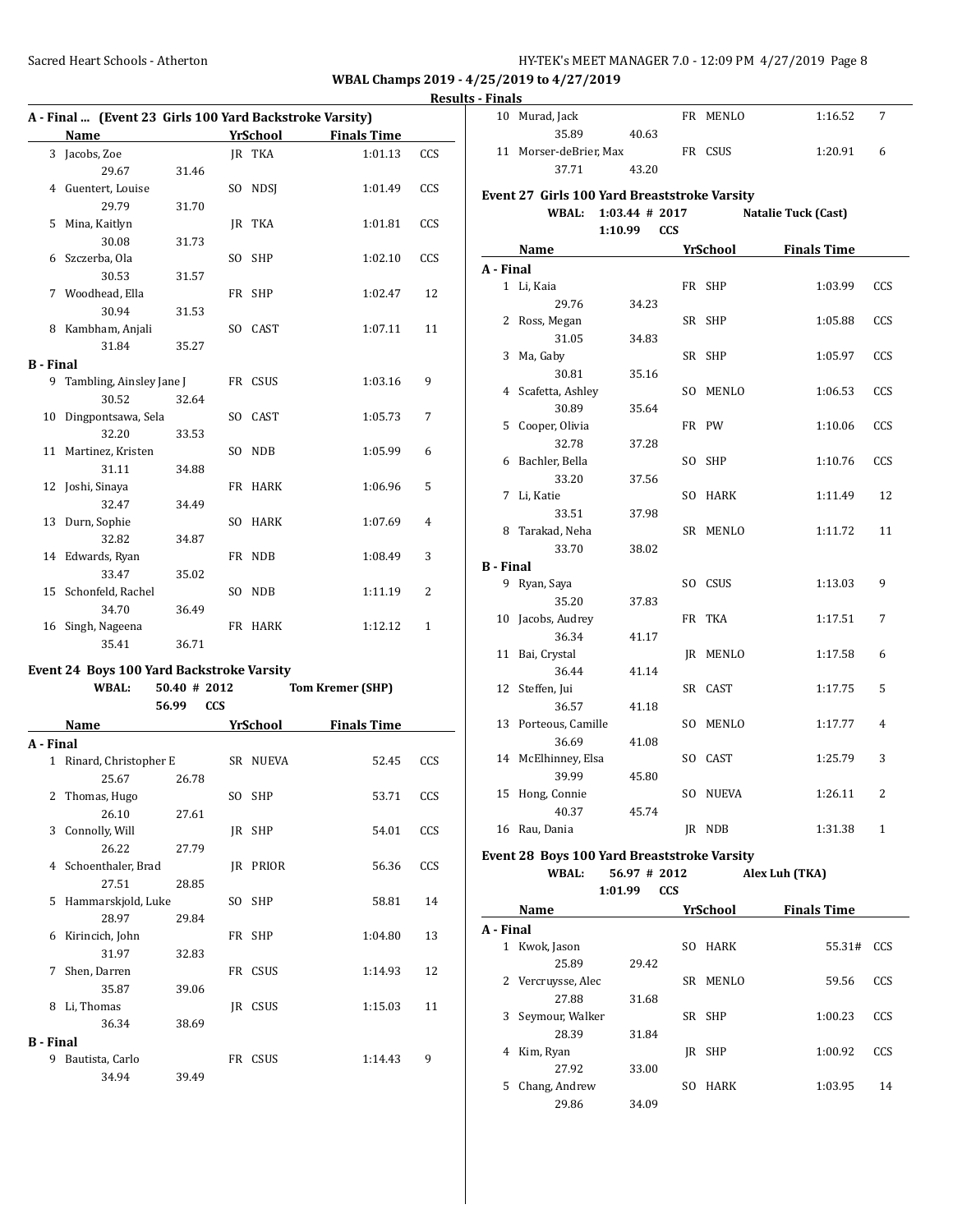#### **Results - Finals**

| A - Final  (Event 28 Boys 100 Yard Breaststroke Varsity) |                  |       |     |              |                    |    |
|----------------------------------------------------------|------------------|-------|-----|--------------|--------------------|----|
|                                                          | Name             |       |     | YrSchool     | <b>Finals Time</b> |    |
| 6                                                        | Lim, Joshua      |       | IR  | MENLO        | 1:05.12            | 13 |
|                                                          | 30.23            | 34.89 |     |              |                    |    |
| 7                                                        | Ma, Conrad       |       |     | FR SHP       | 1:07.20            | 12 |
|                                                          | 31.98            | 35.22 |     |              |                    |    |
| 8                                                        | Rotenberg, Isaac |       | SO. | <b>SHP</b>   | 1:07.31            | 11 |
|                                                          | 31.26            | 36.05 |     |              |                    |    |
| <b>B</b> - Final                                         |                  |       |     |              |                    |    |
| 9                                                        | Liu, Derik       |       |     | FR CSUS      | 1:07.81            | 9  |
|                                                          | 31.93            | 35.88 |     |              |                    |    |
| 10                                                       | Adams, Clay C    |       | IR  | <b>NUEVA</b> | 1:11.44            | 7  |
|                                                          | 33.46            | 37.98 |     |              |                    |    |
| 11                                                       | Cho, Justin      |       |     | FR TKA       | 1:13.93            | 6  |
|                                                          | 34.43            | 39.50 |     |              |                    |    |
| 12                                                       | Gannon, Ryan     |       | IR  | <b>NUEVA</b> | 1:17.32            | 5  |
|                                                          | 34.05            | 43.27 |     |              |                    |    |

#### **Event 29 Girls 400 Yard Freestyle Relay Varsity**

**3:56.99 CCS**

**WBAL: 3:34.88 # 2017 SHP**

#### **Holman, Charlton, Snow, Bower**

| 3:56.99 |  |
|---------|--|
|         |  |
|         |  |

|              | <b>Team</b>              |         | <b>Relay</b>         | <b>Finals Time</b>       |     |
|--------------|--------------------------|---------|----------------------|--------------------------|-----|
| $\mathbf{1}$ | <b>SHP</b>               |         | A                    | 3:31.92#                 | CCS |
|              | 1) Ross, Megan SR        |         |                      | 2) Gibbons, Margot FR    |     |
|              | 3) Li, Kaia FR           |         |                      | 4) Reinstein, Sloane JR  |     |
|              | 25.62                    | 53.57   | 25.50                | 53.23                    |     |
|              | 25.39                    | 53.07   | 24.83                | 52.05                    |     |
| 2            | CAST                     |         | A                    | 3:43.40                  | CCS |
|              | 1) Khouri, Annika SR     |         |                      | 2) Wluka, Georgia SO     |     |
|              | 3) Williams, Marie JR    |         | 4) Hirsch, Erin SR   |                          |     |
|              | 27.86                    | 57.41   | 27.25                | 56.80                    |     |
|              | 26.61                    | 55.68   | 25.59                | 53.51                    |     |
| 3            | <b>NDB</b>               |         | A                    | 3:48.52                  | CCS |
|              | 1) Glanville, McKaela JR |         | 2) Hart, Maya SO     |                          |     |
|              | 3) Brownfield, Riley SR  |         | 4) Edwards, Ryan FR  |                          |     |
|              | 25.94                    | 54.35   | 27.08                | 58.40                    |     |
|              | 26.74                    | 56.18   | 28.17                | 59.59                    |     |
| 4            | <b>MENLO</b>             |         | A                    | 3:57.40                  | 30  |
|              | 1) McAdam, Carly SO      |         |                      | 2) Tung, Katherine FR    |     |
|              | 3) Reinstra, Meg SR      |         | 4) Tang, Grace FR    |                          |     |
|              | 27.68                    | 57.55   | 29.18                | 1:01.32                  |     |
|              | 28.80                    | 1:00.71 | 27.37                | 57.82                    |     |
| 5.           | <b>NDSI</b>              |         | A                    | 4:22.47                  | 28  |
|              | 1) McCreight, Chloe SO   |         | 2) Grace, Kaileen FR |                          |     |
|              | 3) Reyes, Fiona JR       |         | 4) McGee, Brynn FR   |                          |     |
|              | 32.41                    | 1:13.46 | 26.18                | 1:00.29                  |     |
|              | 31.47                    | 1:06.81 | 29.37                | 1:01.91                  |     |
| $---$        | <b>SHP</b>               |         | B                    | X3:48.46                 | CCS |
|              | 1) Lang, Brienz FR       |         |                      | 2) McAdams, Nellie SR    |     |
|              | 3) Woodhead, Ella FR     |         |                      | 4) Calderoni, Jessica SO |     |
|              | 27.99                    | 57.87   | 27.24                | 57.08                    |     |
|              | 27.01                    | 56.53   | 27.12                | 56.98                    |     |
|              | <b>SHP</b>               |         | $\mathsf{C}$         | X3:54.34                 | CCS |
|              | 1) Brandin, Kate SO      |         | 2) Facey, Eleanor SO |                          |     |
|              | 3) Bachler, Bella SO     |         | 4) Facey, Annabel JR |                          |     |
|              | 27.21                    | 56.70   | 29.29                | 1:01.84                  |     |
|              | 27.26                    | 57.36   | 28.26                | 58.44                    |     |

| CAST                     |         | B                     | X4:08.56                |                 |
|--------------------------|---------|-----------------------|-------------------------|-----------------|
| 1) Lewis, Gabby FR       |         | 2) Kambham, Anjali SO |                         |                 |
| 3) Pisani, Claire SR     |         | 4) Lewis, Madison SR  |                         |                 |
| 29.31                    | 1:01.01 | 30.13                 | 1:03.92                 |                 |
| 28.93                    | 1:00.86 | 28.87                 | 1:02.77                 |                 |
| <b>MENLO</b>             |         | R                     | X4:12.92                |                 |
| 1) Bianchi, Sydney JR    |         | 2) Tarakad, Neha SR   |                         |                 |
| 3) Klingelhofer, Meri SR |         | 4) Kaplan, Abigail SR |                         |                 |
| 29.74                    | 1:03.09 | 19.33                 | 1:04.46                 |                 |
| 30.00                    | 1:12.82 | 19.77                 | 52.55                   |                 |
| <b>NDB</b>               |         | R                     | X4:25.98                |                 |
| 1) Martinez, Kristen SO  |         | 2) Kawar, Hannah JR   |                         |                 |
| 3) Loos, Alex JR         |         | 4) Rau, Dania JR      |                         |                 |
| 30.77                    | 1:04.22 | 31.86                 | 1:08.89                 |                 |
| 31.50                    | 1:07.79 | 30.80                 | 1:05.08                 |                 |
| <b>SHP</b>               |         | D                     | X4:33.57                |                 |
| 1) Szczerba, Ola SO      |         | 2) Smith, Evelyn FR   |                         |                 |
| 3) Choi, Sophia SO       |         |                       | 4) Thompson, Riley SO   |                 |
| 27.53                    | 57.07   | 34.79                 | 1:13.63                 |                 |
| 33.82                    | 1:11.40 | 33.69                 | 1:11.47                 |                 |
| MENLO                    |         | C                     |                         | XD <sub>O</sub> |
| 1) Hernandez, Alina FR   |         | 2) Bisconti, Annie JR |                         |                 |
| 3) Reynolds, Sophie JR   |         |                       | 4) Porteous, Camille SO |                 |
| 31.69                    | 1:19.87 | 16.30                 | 49.55                   |                 |
| 32.42                    | 1:07.52 | 15.27                 | 1:03.10                 |                 |

#### **Event 30 Boys 400 Yard Freestyle Relay Varsity**

**WBAL: 3:12.42 # 2012 Sacred Heart Prep**

**Koenig, Jollymour, Hinrichs, Kremer**

**3:29.99 CCS**

|                       | Team                     |       | <b>Relay</b>            |         | <b>Finals Time</b> |     |
|-----------------------|--------------------------|-------|-------------------------|---------|--------------------|-----|
| $\mathbf{1}$          | <b>HARK</b>              |       | A                       |         | 3:08.84#           | CCS |
|                       | 1) Chung, Matthew SO     |       | 2) Kwok, Jason SO       |         |                    |     |
|                       | 3) Hu, Ethan JR          |       | 4) Edwards, Rhys SO     |         |                    |     |
|                       | 22.17                    | 45.50 | 23.54                   | 49.34   |                    |     |
|                       | 21.87                    | 46.12 | 22.94                   | 47.88   |                    |     |
| $\mathbf{2}^{\prime}$ | CSUS                     |       | A                       |         | 3:32.57            | 34  |
|                       | 1) Kohn, Kenneth SO      |       | 2) Liu, Derik FR        |         |                    |     |
|                       | 3) Chen, Justin JR       |       | 4) Lacerte, Alec SO     |         |                    |     |
|                       | 24.76                    | 51.46 | 26.38                   | 55.33   |                    |     |
|                       | 26.41                    | 54.92 | 24.21                   | 50.86   |                    |     |
| 3                     | MENLO                    |       | A                       |         | 3:35.05            | 32  |
|                       | 1) Patterson, Maxwell SR |       | 2) King, Jack JR        |         |                    |     |
|                       | 3) Enright, Connor JR    |       | 4) Hilderbrand, Greg FR |         |                    |     |
|                       | 25.06                    | 52.73 | 26.69                   | 55.69   |                    |     |
|                       | 25.00                    | 53.36 | 25.44                   | 53.27   |                    |     |
| 4                     | <b>TKA</b>               |       | A                       |         | 3:55.84            | 30  |
|                       | 1) Cho, Justin FR        |       | 2) Ridder, Joshua FR    |         |                    |     |
|                       | 3) Cheng, Osman SO       |       | 4) Irwin, Isaac SO      |         |                    |     |
|                       | 26.78                    | 55.73 | 30.30                   | 1:04.34 |                    |     |
|                       | 26.01                    | 57.92 | 26.97                   | 57.85   |                    |     |
|                       | <b>SHP</b>               |       | B                       |         | X3:25.86           | CCS |
|                       | 1) Pasquesi, Teddy SO    |       | 2) Thomas, Hugo SO      |         |                    |     |
|                       | 3) Vort, Jack FR         |       | 4) Plaschke, James SR   |         |                    |     |
|                       | 24.86                    | 51.16 | 23.64                   | 49.49   |                    |     |
|                       | 25.17                    | 52.74 | 25.43                   | 52.47   |                    |     |